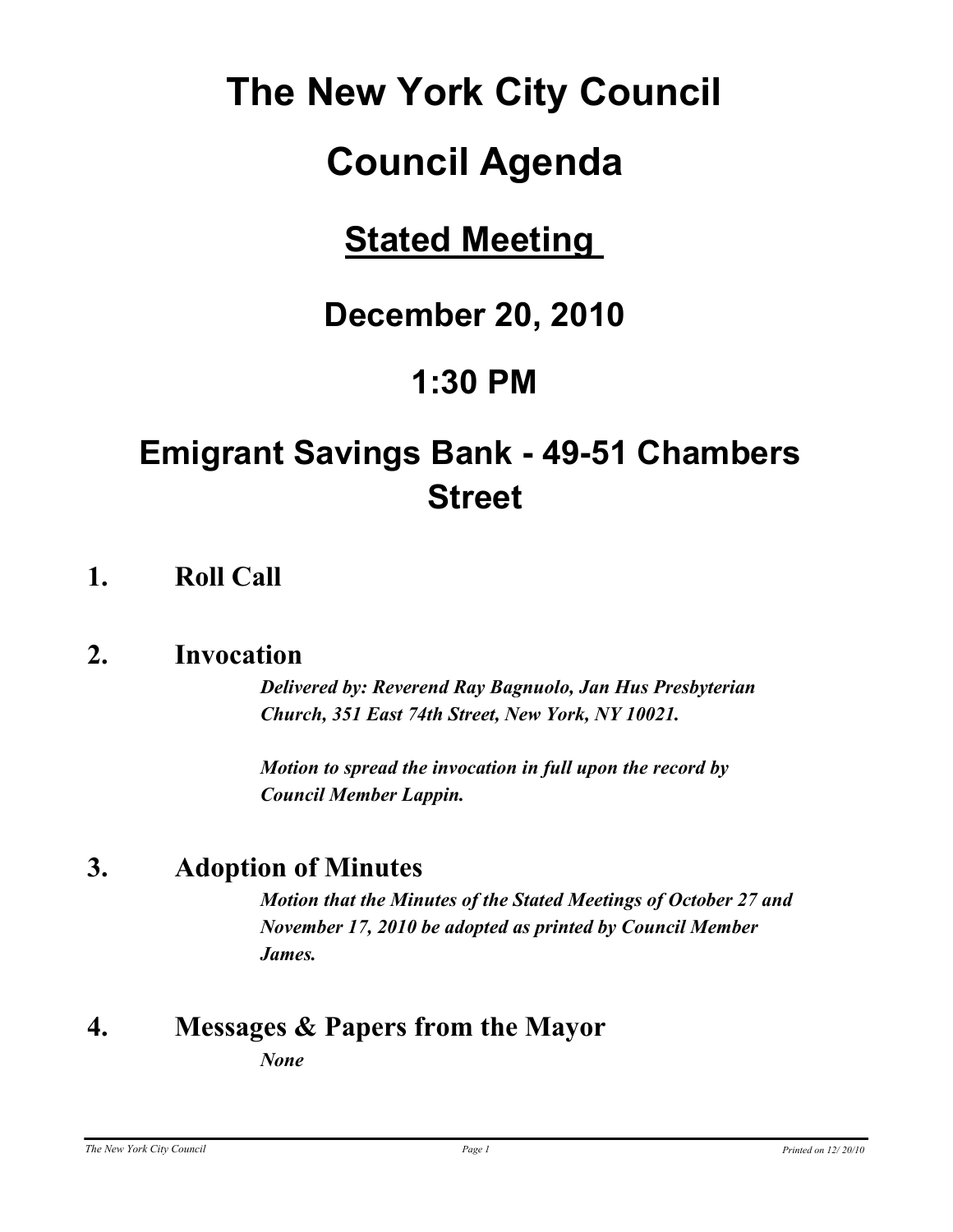#### **Communications from City, County & Borough Offices 5.**

*None*

## **6. Petitions and Communications**

*None*

## **7. Land Use Call-Ups**

#### **M 0333-2010 Unenclosed Sidewalk Café, 149 Broadway, Brooklyn (20115171TCK)**

By Council Member Reyna: Pursuant to Rule 11.20(b) of the Council and Section  $20-226(g)$  or Section 20-225 (g) of the New York City Administrative Code, the Council resolves that the action of the Department of Consumer Affairs approving an unenclosed sidewalk café located at 149 Broadway, Brooklyn, NY 11211, Community Board 1, Application 20115171 TCK shall be subject to review by the Council.

## **8. Communication from the Speaker**

- **9. Discussion of General Orders**
- **10. Report of Special Committees** *None*

## **11. Reports of Standing Committees**

#### **Report of the Committee on Education**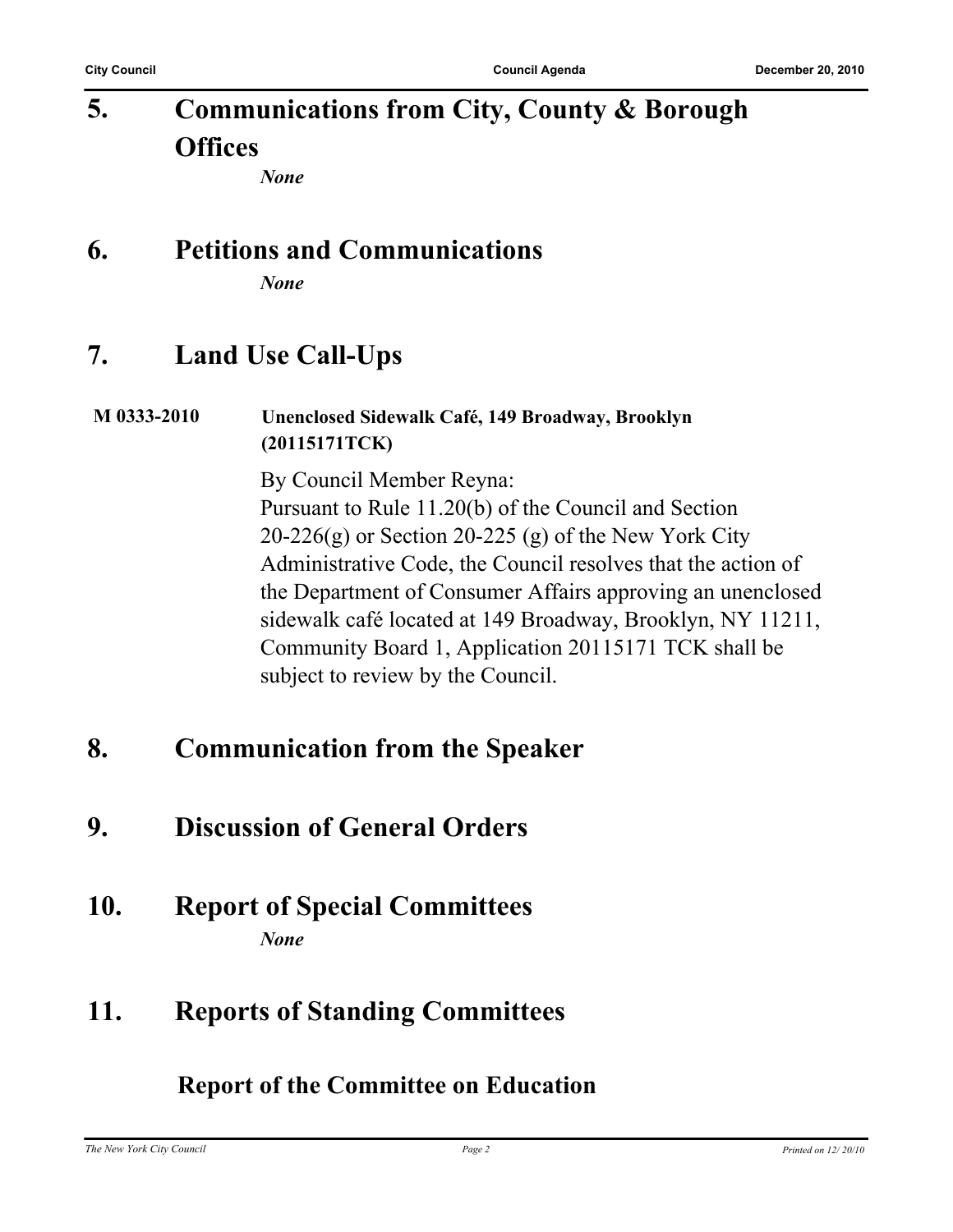| Int $0442 - 2010$ | Reports on school discipline and police department activity<br>relating to schools.                                                                                         |
|-------------------|-----------------------------------------------------------------------------------------------------------------------------------------------------------------------------|
|                   | A Local Law to amend the administrative code of the city of<br>New York, in relation to reports on school discipline and<br>police department activity relating to schools. |
|                   | Coupled on GO                                                                                                                                                               |

#### **Report of the Committee on Finance**

#### **Int 0437-2010 Authorizing an increase in the amount to be expended in 7 BIDS.**

A Local Law to amend the administrative code of the city of New York, in relation to authorizing an increase in the amount to be expended in seven business improvement districts. *Coupled on GO*

#### **Res 0607-2010 Approving the new designation and changes in the designation of certain organizations to receive funding in the Expense Budget.**

Resolution approving the new designation and changes in the designation of certain organizations to receive funding in the Expense Budget. *Preconsidered - Coupled on GO*

#### **Report of the Committee on Land Use**

#### **LU 0256-2010 Zoning, West 61st St, West End Ave, West 59th St and Riverside Blvd, Manhattan. (C100287ZSM)**

Application no. C 100287 ZSM submitted by CRP/Extell Parcel L, LP and CRP/Extell Parcel N, LP pursuant to Sections 197-c and 201 of the New York City Charter for the grant of a special permit pursuant to Section 74-681of the Zoning Resolution to allow that portion of the railroad or transit right-of-way or yard on property bounded by West 61st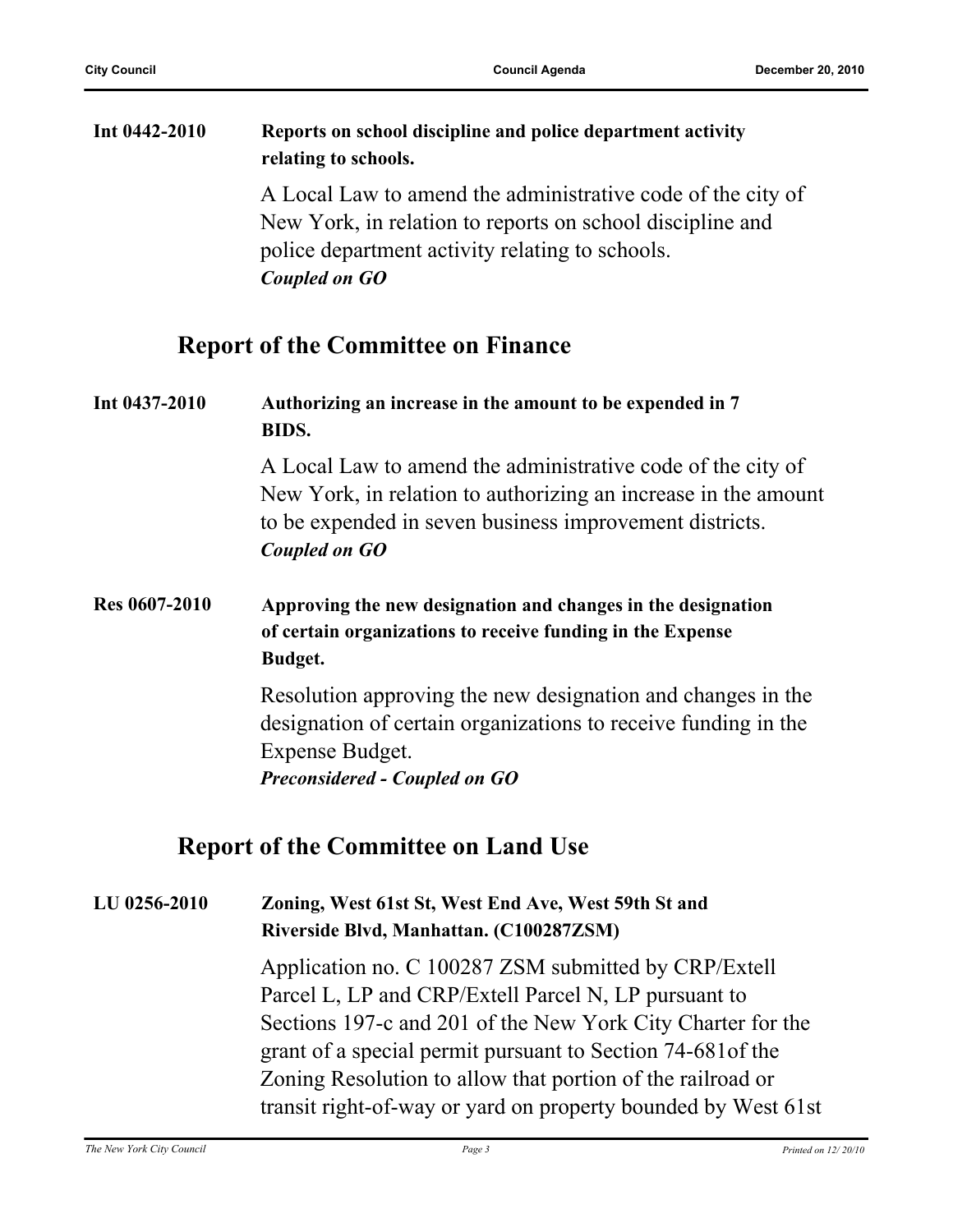|              | Street, West End Avenue, West 59th Street and Riverside              |
|--------------|----------------------------------------------------------------------|
|              | Boulevard (Block 1171, Lots 155 $&$ 165), Borough of                 |
|              | Manhattan, Community District 7. This application is subject         |
|              | to review and action by the Land Use Committee only if               |
|              | appealed to the Council pursuant to $\S 197-d$ (b)(2) of the         |
|              | Charter or called up by vote of the Council pursuant to $\S 197-d$   |
|              | $(b)(3)$ of the Charter.                                             |
|              | <b>Approved with Modifications and Referred to the City Planning</b> |
|              | <b>Commission pursuant to Rule 11.70(b) of the Rules of the</b>      |
|              | Council and Section 197-(d) of the New York City Charter.            |
| LU 0257-2010 | Zoning, West 61st St, West End Ave, West 59th St and                 |
|              | Riverside Blvd, Manhattan. (C100288ZSM)                              |
|              |                                                                      |
|              | Application no. C 100288 ZSM submitted by CRP/Extell                 |
|              | Parcel L, LP and CRP/Extell Parcel N, LP pursuant to                 |
|              | Sections 197-c and 201 of the New York City Charter for the          |
|              | grant of a special permit pursuant to Sections 13-562 and            |
|              | 74-52 of the Zoning Resolution to allow a public parking             |
|              | garage with maximum capacity of 1,260 spaces on property             |
|              | bounded by West 61st Street, West End Avenue, West 59th              |
|              | Street and Riverside Boulevard (Block 1171, Lots 155 &               |
|              | 165), Borough of Manhattan, Community District 7. This               |
|              | application is subject to review and action by the Land Use          |
|              | Committee only if appealed to the Council pursuant to $\S 197-d$     |
|              | $(b)(2)$ of the Charter or called up by vote of the Council          |
|              | pursuant to $\S 197-d$ (b)(3) of the Charter.                        |
|              | <b>Approved with Modifications and Referred to the City Planning</b> |
|              | <b>Commission pursuant to Rule 11.70(b) of the Rules of the</b>      |
|              | Council and Section 197-(d) of the New York City Charter.            |
|              |                                                                      |
| LU 0258-2010 | Zoning, West 61st St, West End Ave, West 59th St and                 |
|              | Riverside Blvd, Manhattan. (C100289ZSM)                              |
|              | Application no. C 100289 ZSM submitted by CRP/Extell                 |
|              | Parcel L, LP and CRP/Extell Parcel N, LP pursuant to                 |
|              | Sections 197-c and 201 of the New York City Charter for the          |
|              | grant of a special permit pursuant to Sections 13-562 and            |
|              | 74-52 of the Zoning Resolution to allow a public parking             |
|              |                                                                      |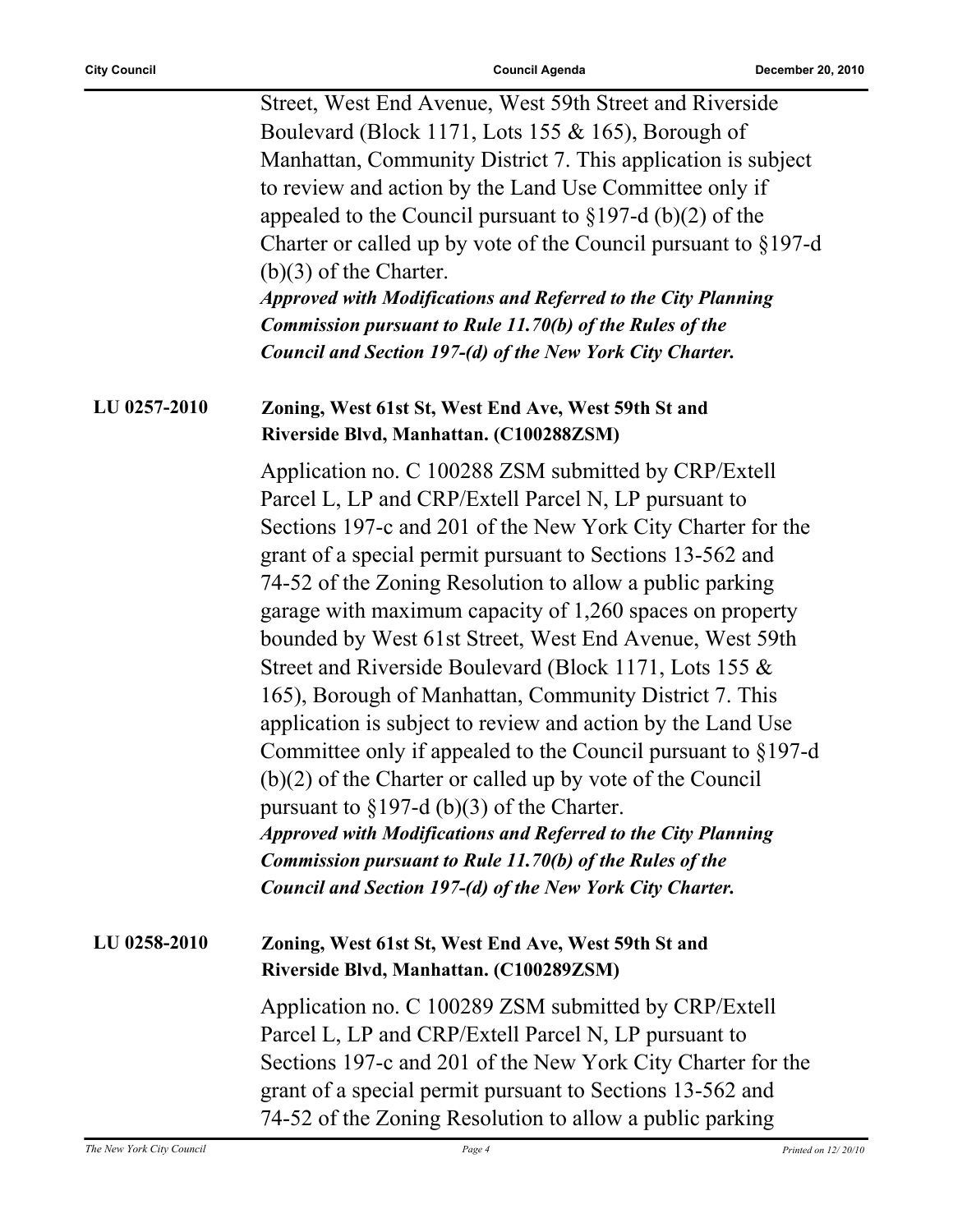garage with maximum capacity of 322 spaces on portions of the ground floor, cellar, sub-cellar 1 and subcellar 2 of a proposed mixed use development (Parcel 1), on property bounded by West 61st Street, West End Avenue, West 59th Street and Riverside Boulevard (Block 1171, Lots 155 & 165), Borough of Manhattan, Community District 7. This application is subject to review and action by the Land Use Committee only if appealed to the Council pursuant to §197-d (b)(2) of the Charter or called up by vote of the Council pursuant to §197-d (b)(3) of the Charter. *Approved with Modifications and Referred to the City Planning Commission pursuant to Rule 11.70(b) of the Rules of the Council and Section 197-(d) of the New York City Charter.*

#### **LU 0259-2010 Zoning, West 61st St, West End Ave, West 59th St and Riverside Blvd, Manhattan. (C100290ZSM)**

Application no. C 100290 ZSM submitted by CRP/Extell Parcel L, LP and CRP/Extell Parcel N, LP pursuant to Sections 197-c and 201 of the New York City Charter for the grant of a special permit pursuant to Sections 13-562 and 74-52 of the Zoning Resolution to allow a public parking garage with maximum capacity of 161 spaces on portions of the ground floor, cellar, sub-cellar 1 and subcellar 2 of a proposed mixed use development (Parcel 2), on property bounded by West 61st Street, West End Avenue, West 59th Street and Riverside Boulevard (Block 1171, Lots 155 & 165), Borough of Manhattan, Community District 7. This application is subject to review and action by the Land Use Committee only if appealed to the Council pursuant to §197-d (b)(2) of the Charter or called up by vote of the Council pursuant to §197-d (b)(3) of the Charter. *Approved with Modifications and Referred to the City Planning Commission pursuant to Rule 11.70(b) of the Rules of the Council and Section 197-(d) of the New York City Charter.*

#### **LU 0260-2010 Zoning, West 61st St, West End Ave, West 59th St and Riverside Blvd, Manhattan. (C100291ZSM)**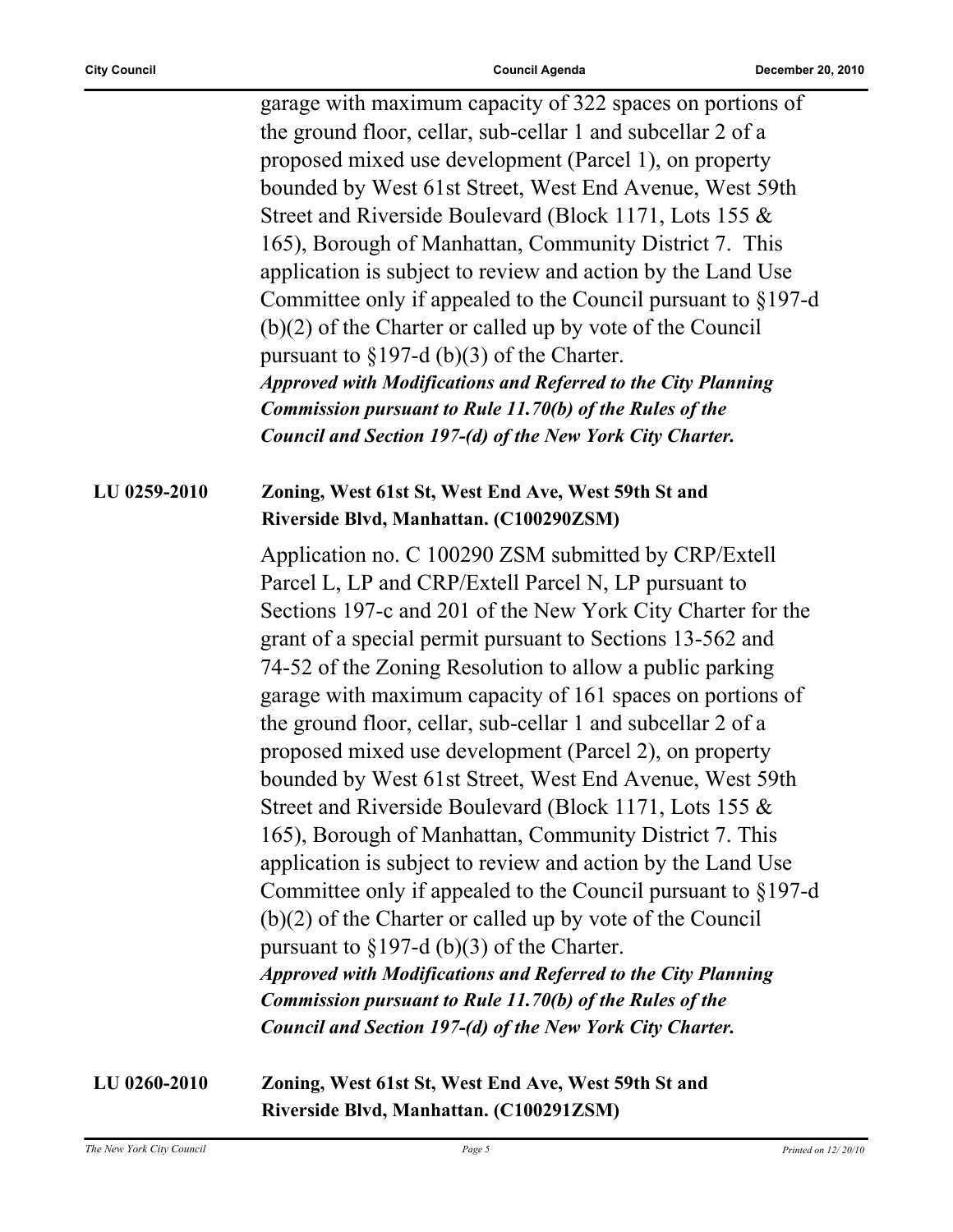Application no. C 100291 ZSM submitted by CRP/Extell Parcel L, LP and CRP/Extell Parcel N, LP pursuant to Sections 197-c and 201 of the New York City Charter for the grant of a special permit pursuant to Sections 13-562 and 74-52 of the Zoning Resolution to allow a public parking garage with maximum capacity of 203 spaces on portions of the ground floor, cellar, sub-cellar 1 and subcellar 2 of a proposed mixed use development (Parcel 3), on property bounded by West 61st Street, West End Avenue, West 59th Street and Riverside Boulevard (Block 1171, Lots 155 & 165), Borough of Manhattan, Community District 7. This application is subject to review and action by the Land Use Committee only if appealed to the Council pursuant to §197-d (b)(2) of the Charter or called up by vote of the Council pursuant to §197-d (b)(3) of the Charter. *Approved with Modifications and Referred to the City Planning Commission pursuant to Rule 11.70(b) of the Rules of the Council and Section 197-(d) of the New York City Charter.*

#### **LU 0261-2010 Zoning, West 61st St, West End Ave, West 59th St and Riverside Blvd, Manhattan. (C100292ZSM)**

Application no. C 100292 ZSM submitted by CRP/Extell Parcel L, LP and CRP/Extell Parcel N, LP pursuant to Sections 197-c and 201 of the New York City Charter for the grant of a special permit pursuant to Sections 13-562 and 74-52 of the Zoning Resolution to allow a public parking garage with maximum capacity of 259 spaces on portions of the ground floor, cellar, sub-cellar 1 and subcellar 2 of a proposed mixed use development (Parcel 4), on property bounded by West 61st Street, West End Avenue, West 59th Street and Riverside Boulevard (Block 1171, Lots 155 & 165), Borough of Manhattan, Community District 7. This application is subject to review and action by the Land Use Committee only if appealed to the Council pursuant to §197-d (b)(2) of the Charter or called up by vote of the Council pursuant to §197-d (b)(3) of the Charter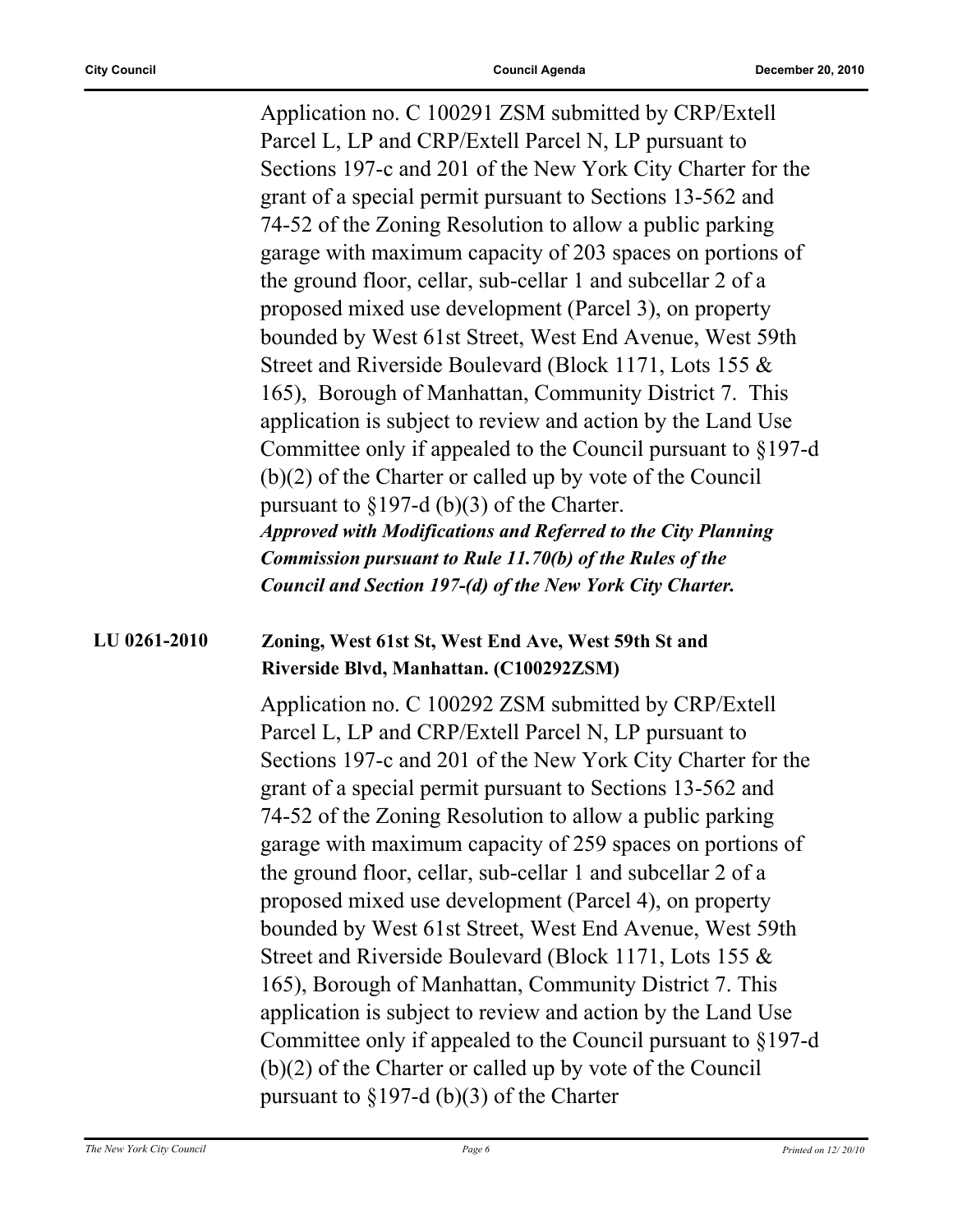| Approved with Modifications and Referred to the City Planning   |
|-----------------------------------------------------------------|
| <b>Commission pursuant to Rule 11.70(b) of the Rules of the</b> |
| Council and Section 197-(d) of the New York City Charter.       |

#### **LU 0262-2010 Zoning, West 61st St, West End Ave, West 59th St and Riverside Blvd, Manhattan. (C100293ZSM)**

Application no. C 100293 ZSM submitted by CRP/Extell Parcel L, LP and CRP/Extell Parcel N, LP pursuant to Sections 197-c and 201 of the New York City Charter for the grant of a special permit pursuant to Sections 13-562 and 74-52 of the Zoning Resolution to allow a public parking garage with maximum capacity of 315 spaces on portions of the ground floor, cellar, sub-cellar 1 and subcellar 2 of a proposed mixed use development (Parcel 5), on property bounded by West 61st Street, West End Avenue, West 59th Street and Riverside Boulevard (Block 1171, Lots 155 & 165), Community District 7. This application is subject to review and action by the Land Use Committee only if appealed to the Council pursuant to §197-d (b)(2) of the Charter or called up by vote of the Council pursuant to  $\S 197-d$  (b)(3) of the Charter

*Approved with Modifications and Referred to the City Planning Commission pursuant to Rule 11.70(b) of the Rules of the Council and Section 197-(d) of the New York City Charter.*

#### **LU 0263-2010 ULURP, Zoning Resolution, Manhattan (N100294(A)ZRM)**

Application no. N 100294 (A) ZRM submitted by CRP/Extell Parcel L, LP and CRP/Extell Parcel N, LP pursuant to Sections 197-c and 201 of the New York City Charter and proposed for modification pursuant to Section 2-06 (c) (1) of the Uniform Land Use Review Procedure for amendment of the Zoning Resolution of the City of New York, concerning Section 23-144, Section 23-954, Section 74-743 and Appendix F, Borough of Manhattan, Community District 7. *Approved with Modifications and Referred to the City Planning Commission pursuant to Rule 11.70(b) of the Rules of the Council and Section 197-(d) of the New York City Charter.*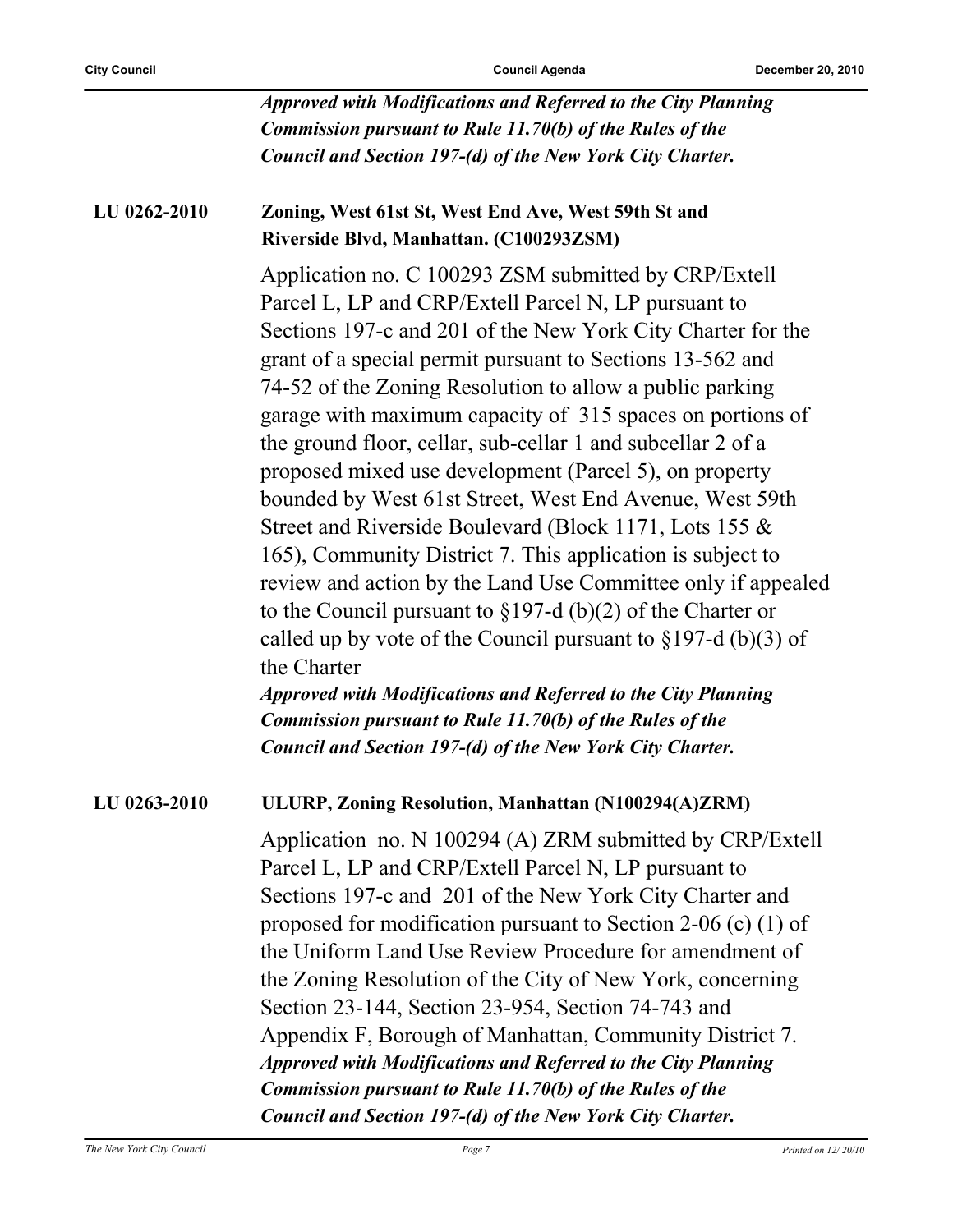#### **LU 0264-2010 ULURP, Zoning Resolution, Manhattan (N100295ZRM )**

Uniform Land Use Review Procedure Application no. N 100295 ZRM submitted by CRP/Extell Parcel L, LP and CRP/Extell Parcel N, LP pursuant to Sections 197-c and 201 of the New York City Charter for amendment of the Zoning Resolution of the City of New York, concerning Section 74-74 and Section 74-744, Borough of Manhattan, Community District 7. *Approved with Modifications and Referred to the City Planning* 

*Commission pursuant to Rule 11.70(b) of the Rules of the Council and Section 197-(d) of the New York City Charter.*

#### **LU 0265-2010 ULURP, West 61st St, West End Ave, West 59th St and Riverside Blvd, Manhattan (C100296(A)ZSM / M920358(D)ZSM)**

Application no. C 100296 (A )ZSM / M 920358 (D) ZSM submitted by CRP/Extell Parcel L, LP and CRP/Extell Parcel N, LP pursuant to Sections 197-c and 201 of the New York City Charter, in accordance with Section 2-06 (c) (1) of the Unfiform Land Use Review Procedure Rules, for the grant of a special permit pursuant to Section 74-743of the Zoning Resolution to allow the location of buildings without regard for the applicable court, distance between buildings, height and setback regulations; the modification of the definition of outer courts and the provisions of Section 23-84; modifications to the Inclusionary Housing Program; approval to modify the original Riverside South general large-scale permit and restrictive declaration in connection with a proposed mixed use development on property bounded by West 61st Street, West End Avenue, West 59th Street and Riverside Boulevard (Block 1171, Lots 155 & 165) Borough of Manhattan, Community District 7. This application is subject to review and action by the Land Use Committee only if appealed to the Council pursuant to §197-d (b)(2) of the Charter or called up by vote of the Council pursuant to §197-d (b)(3) of the Charter.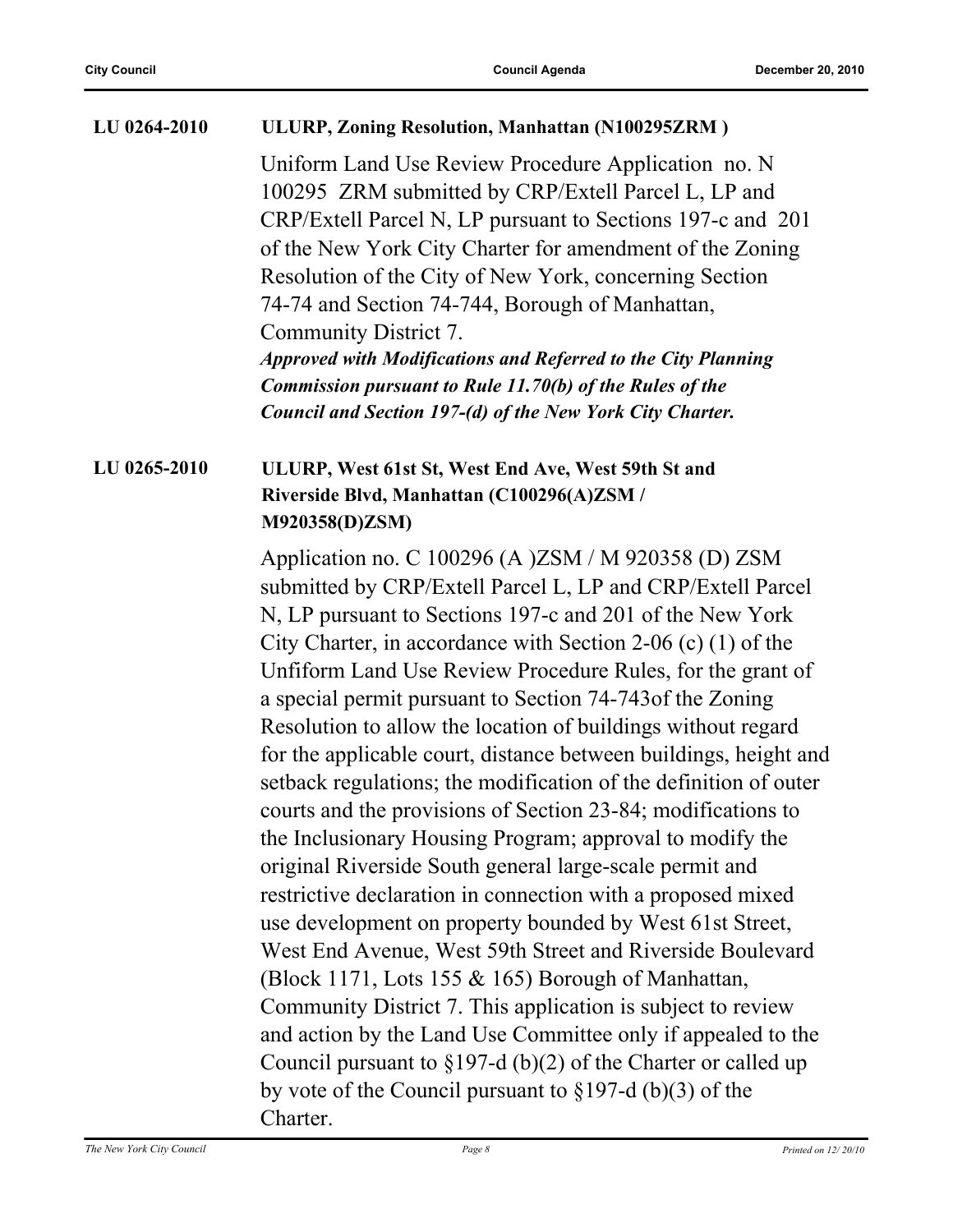|                      | <b>Approved with Modifications and Referred to the City Planning</b><br><b>Commission pursuant to Rule 11.70(b) of the Rules of the</b><br>Council and Section 197-(d) of the New York City Charter.                                                                                                                                                                                                                                                                                                                                                                                                                                                                                                                                                                                                                                                                                                                                                                      |
|----------------------|---------------------------------------------------------------------------------------------------------------------------------------------------------------------------------------------------------------------------------------------------------------------------------------------------------------------------------------------------------------------------------------------------------------------------------------------------------------------------------------------------------------------------------------------------------------------------------------------------------------------------------------------------------------------------------------------------------------------------------------------------------------------------------------------------------------------------------------------------------------------------------------------------------------------------------------------------------------------------|
| LU 0266-2010         | ULURP, West 61st St, West End Ave, West 59th St and<br>Riverside Blvd, Manhattan (C100297ZSM)                                                                                                                                                                                                                                                                                                                                                                                                                                                                                                                                                                                                                                                                                                                                                                                                                                                                             |
|                      | Application no. C 100297 ZSM submitted by CRP/Extell<br>Parcel L, LP and CRP/Extell Parcel N, LP pursuant to<br>Sections 197-c and 201 of the New York City Charter for the<br>grant of a special permit pursuant to Section 74-744 of the<br>Zoning Resolution to allow an automotive sales and services<br>establishment on property bounded by West 61st Street, West<br>End Avenue, West 59th Street and Riverside Boulevard<br>(Block 1171, Lots 155 $&$ 165), Borough of Manhattan,<br>Community District 7. This application is subject to review<br>and action by the Land Use Committee only if appealed to the<br>Council pursuant to $\S 197-d$ (b)(2) of the Charter or called up<br>by vote of the Council pursuant to $\S 197-d$ (b)(3) of the<br>Charter.<br><b>Approved with Modifications and Referred to the City Planning</b><br>Commission pursuant to Rule 11.70(b) of the Rules of the<br>Council and Section 197-(d) of the New York City Charter. |
| Res 0610-2010        | LU 272 - Landmarks, Loew's Canal Street Theatre Building,<br>located at 31 Canal St. (20115271 HKM (N 110093 HKM)                                                                                                                                                                                                                                                                                                                                                                                                                                                                                                                                                                                                                                                                                                                                                                                                                                                         |
|                      | Application no. 20115271 HKM (N 110093 HKM), pursuant<br>to §3020 of the Charter of the City of New York, concerning<br>the designation (List No.433, LP-2368) by the Landmarks<br>Preservation Commission of the Loew's Canal Street Theatre<br>Building, located at 31 Canal Street (Block 297, part of Lot<br>1) as a historic landmark, Council District no. 1.<br><b>Coupled on GO</b>                                                                                                                                                                                                                                                                                                                                                                                                                                                                                                                                                                               |
| <b>Res 0611-2010</b> | LU 273 - Sidewalk Café, 39 Greenwich Ave. (20115218 TCM)                                                                                                                                                                                                                                                                                                                                                                                                                                                                                                                                                                                                                                                                                                                                                                                                                                                                                                                  |
|                      | Application no. 20115218 TCM, pursuant to $\S20-226$ of the<br>Administrative Code of the City of New York, concerning the                                                                                                                                                                                                                                                                                                                                                                                                                                                                                                                                                                                                                                                                                                                                                                                                                                                |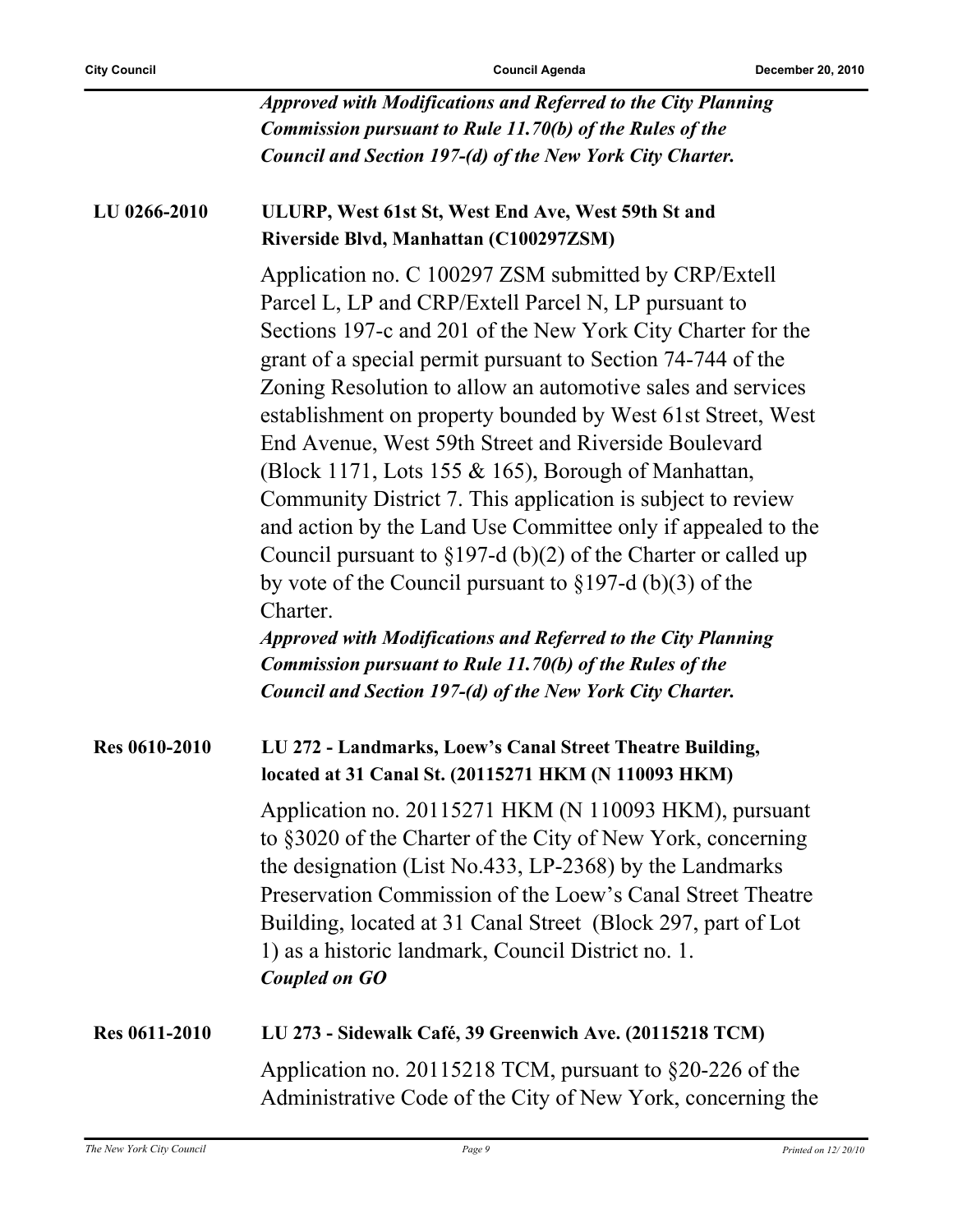petition of Wogie's Inc. d.b.a Wogie's Bar & Grill to continue to maintain and operate an unenclosed sidewalk café located at 39 Greenwich Avenue, Borough of Manhattan, Council District no. 3. This application is subject to review and action by the Land Use Committee only if called-up by vote of the Council pursuant to Rule 11.20b of the Council and §20-226(g) of the New York City Administrative Code. *Coupled on GO*

#### **Res 0612-2010 LU 274 - Sidewalk Cafe, 89 Greenwich Ave (20115210 TCM)**

Application no. 20115210 TCM, pursuant to §20-226 of the Administrative Code of the City of New York, concerning the petition of Mestizo Inc. d.b.a Good Restaurant to continue to maintain and operate an unenclosed sidewalk café located at 89 Greenwich Avenue, Borough of Manhattan, Council District no. 3. This application is subject to review and action by the Land Use Committee only if called-up by vote of the Council pursuant to Rule 11.20b of the Council and §20-226(g) of the New York City Administrative Code. *Coupled on GO*

#### **Res 0613-2010 LU 275 - Sidewalk Café, 753 Washington St, Manhattan (20115001TCM)**

Application no. 20115001 TCM, pursuant to §20-226 of the Administrative Code of the City of New York, concerning the petition of 753 Washington Trattoria Inc. d.b.a Baby Buddha to establish, maintain and operate an unenclosed sidewalk café located at 753 Washington Street, Borough of Manhattan, Council District no. 3. This application is subject to review and action by the Land Use Committee only if called-up by vote of the Council pursuant to Rule 11.20b of the Council and §20-226(g) of the New York City Administrative Code. *Coupled to be Filed Pursuant to Letter of Withdrawal*

### **Report of the Committee on Public Safety**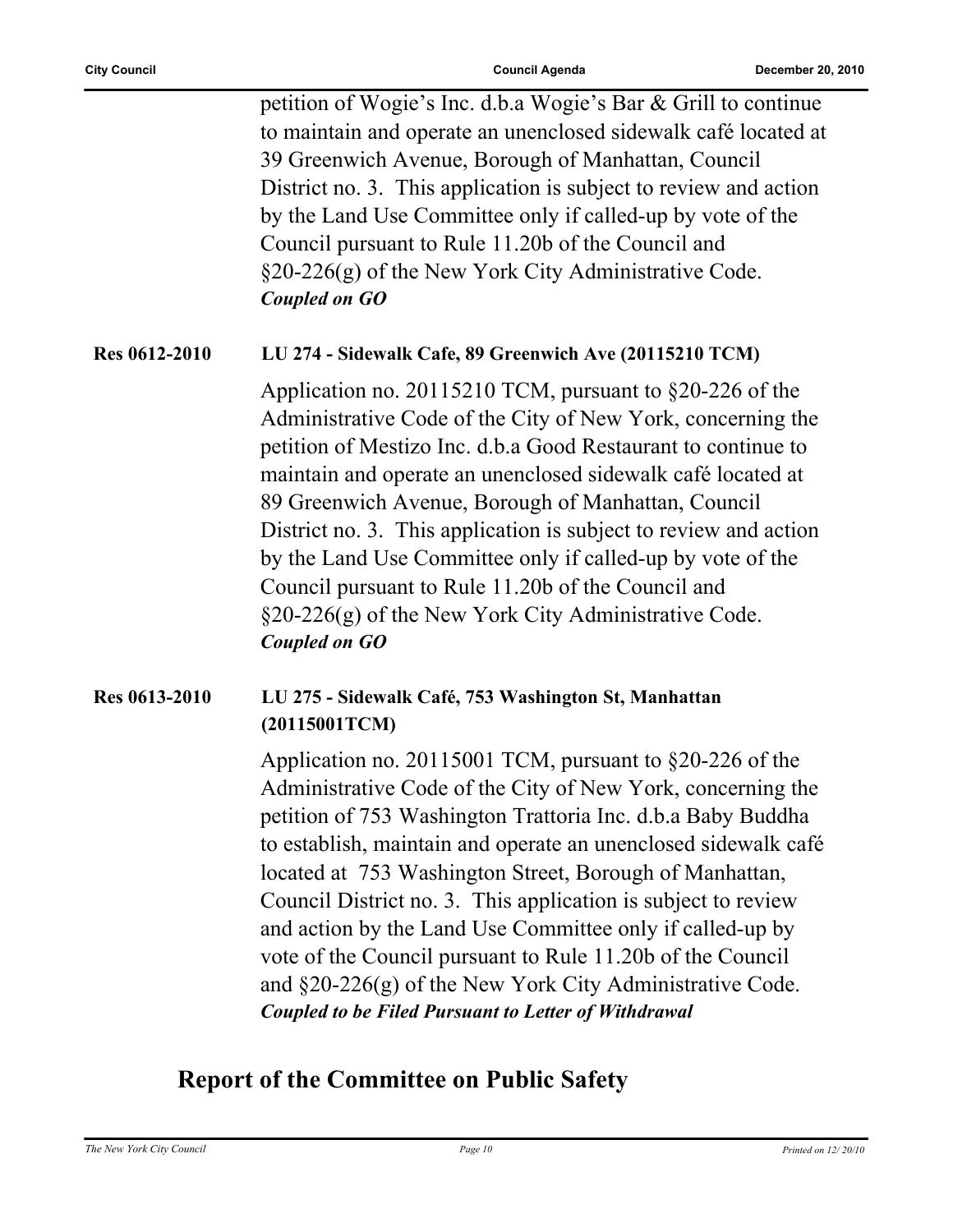**Int 0442-2010 Reports on school discipline and police department activity relating to schools.** A Local Law to amend the administrative code of the city of New York, in relation to reports on school discipline and police department activity relating to schools. *Coupled on GO*

### **12. General Orders Calendar**

#### **Res 0614-2010 LU 256 - Zoning, West 61st St, West End Ave, West 59th St and Riverside Blvd, Manhattan. (C100287ZSM)**

Application no. C 100287 ZSM submitted by CRP/Extell Parcel L, LP and CRP/Extell Parcel N, LP pursuant to Sections 197-c and 201 of the New York City Charter for the grant of a special permit pursuant to Section 74-681of the Zoning Resolution to allow that portion of the railroad or transit right-of-way or yard on property bounded by West 61st Street, West End Avenue, West 59th Street and Riverside Boulevard (Block 1171, Lots 155 & 165), Borough of Manhattan, Community District 7. This application is subject to review and action by the Land Use Committee only if appealed to the Council pursuant to §197-d (b)(2) of the Charter or called up by vote of the Council pursuant to §197-d (b)(3) of the Charter. *Coupled on GO*

#### **Res 0615-2010 LU 257 - Zoning, West 61st St, West End Ave, West 59th St and Riverside Blvd, Manhattan. (C100288ZSM)**

Application no. C 100288 ZSM submitted by CRP/Extell Parcel L, LP and CRP/Extell Parcel N, LP pursuant to Sections 197-c and 201 of the New York City Charter for the grant of a special permit pursuant to Sections 13-562 and 74-52 of the Zoning Resolution to allow a public parking garage with maximum capacity of 1,260 spaces on property bounded by West 61st Street, West End Avenue, West 59th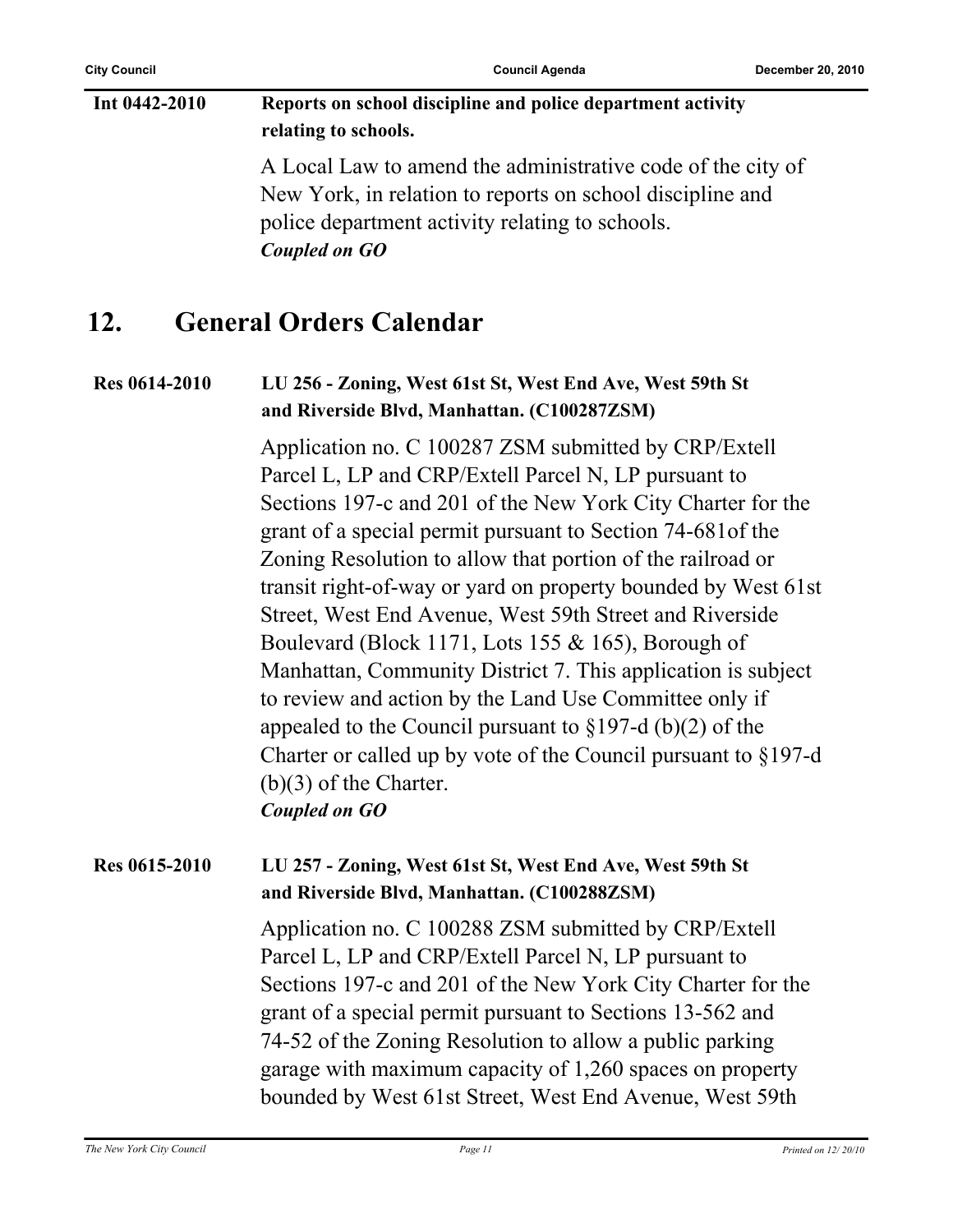Street and Riverside Boulevard (Block 1171, Lots 155 & 165), Borough of Manhattan, Community District 7. This application is subject to review and action by the Land Use Committee only if appealed to the Council pursuant to §197-d (b)(2) of the Charter or called up by vote of the Council pursuant to §197-d (b)(3) of the Charter. *Coupled on GO* **Res 0616-2010 LU 258 - Zoning, West 61st St, West End Ave, West 59th St and Riverside Blvd, Manhattan. (C100289ZSM)** Application no. C 100289 ZSM submitted by CRP/Extell Parcel L, LP and CRP/Extell Parcel N, LP pursuant to Sections 197-c and 201 of the New York City Charter for the grant of a special permit pursuant to Sections 13-562 and 74-52 of the Zoning Resolution to allow a public parking garage with maximum capacity of 322 spaces on portions of the ground floor, cellar, sub-cellar 1 and subcellar 2 of a proposed mixed use development (Parcel 1), on property bounded by West 61st Street, West End Avenue, West 59th Street and Riverside Boulevard (Block 1171, Lots 155 & 165), Borough of Manhattan, Community District 7. This application is subject to review and action by the Land Use Committee only if appealed to the Council pursuant to §197-d (b)(2) of the Charter or called up by vote of the Council

*Coupled on GO*

#### **Res 0617-2010 LU 259 - Zoning, West 61st St, West End Ave, West 59th St and Riverside Blvd, Manhattan. (C100290ZSM)**

pursuant to §197-d (b)(3) of the Charter.

Application no. C 100290 ZSM submitted by CRP/Extell Parcel L, LP and CRP/Extell Parcel N, LP pursuant to Sections 197-c and 201 of the New York City Charter for the grant of a special permit pursuant to Sections 13-562 and 74-52 of the Zoning Resolution to allow a public parking garage with maximum capacity of 161 spaces on portions of the ground floor, cellar, sub-cellar 1 and subcellar 2 of a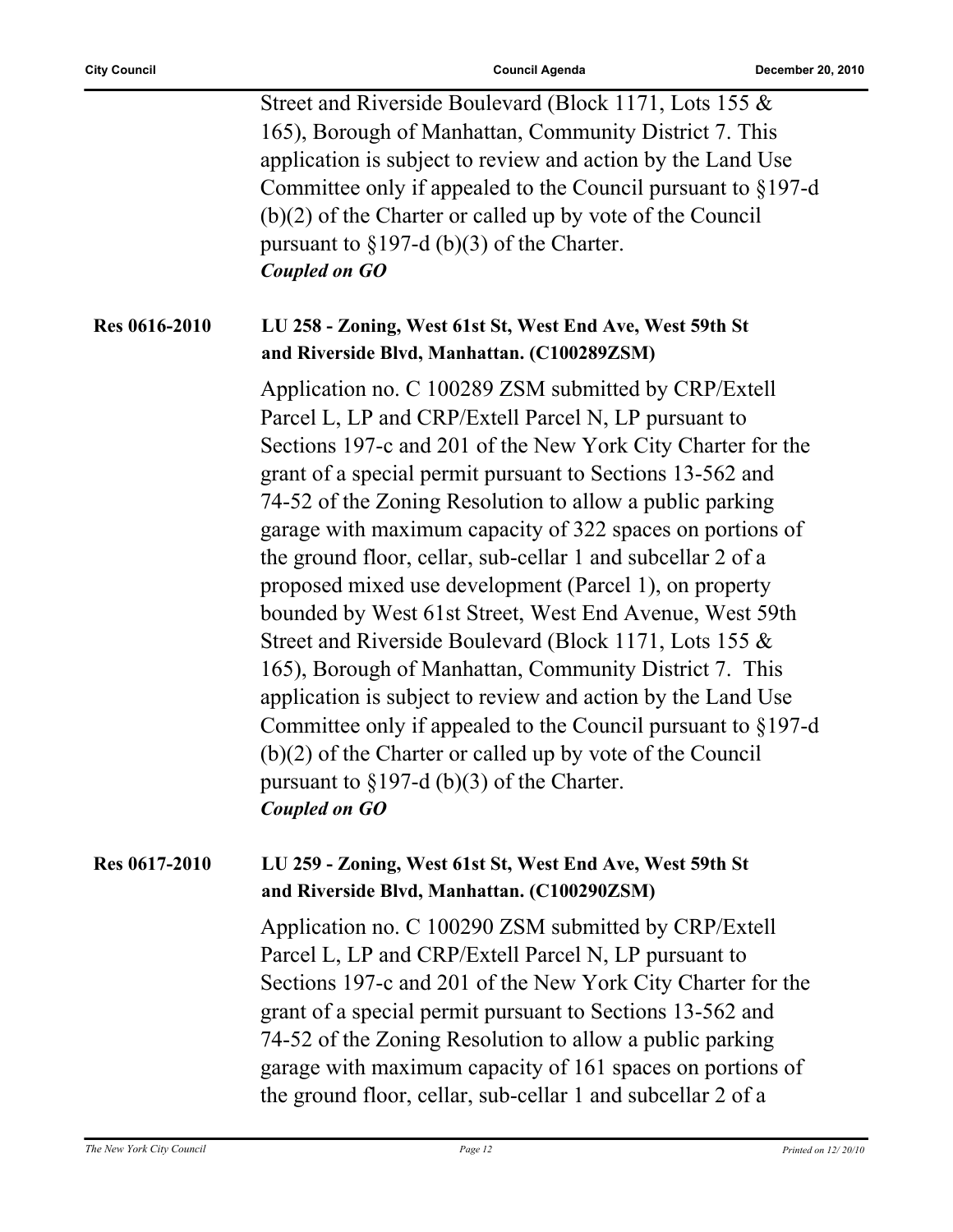proposed mixed use development (Parcel 2), on property bounded by West 61st Street, West End Avenue, West 59th Street and Riverside Boulevard (Block 1171, Lots 155 & 165), Borough of Manhattan, Community District 7. This application is subject to review and action by the Land Use Committee only if appealed to the Council pursuant to §197-d (b)(2) of the Charter or called up by vote of the Council pursuant to  $\S 197-d$  (b)(3) of the Charter. *Coupled on GO*

#### **Res 0618-2010 LU 260 - Zoning, West 61st St, West End Ave, West 59th St and Riverside Blvd, Manhattan. (C100291ZSM)**

Application no. C 100291 ZSM submitted by CRP/Extell Parcel L, LP and CRP/Extell Parcel N, LP pursuant to Sections 197-c and 201 of the New York City Charter for the grant of a special permit pursuant to Sections 13-562 and 74-52 of the Zoning Resolution to allow a public parking garage with maximum capacity of 203 spaces on portions of the ground floor, cellar, sub-cellar 1 and subcellar 2 of a proposed mixed use development (Parcel 3), on property bounded by West 61st Street, West End Avenue, West 59th Street and Riverside Boulevard (Block 1171, Lots 155 & 165), Borough of Manhattan, Community District 7. This application is subject to review and action by the Land Use Committee only if appealed to the Council pursuant to §197-d (b)(2) of the Charter or called up by vote of the Council pursuant to §197-d (b)(3) of the Charter. *Coupled on GO*

#### **Res 0619-2010 LU 261 - Zoning, West 61st St, West End Ave, West 59th St and Riverside Blvd, Manhattan. (C100292ZSM)**

Application no. C 100292 ZSM submitted by CRP/Extell Parcel L, LP and CRP/Extell Parcel N, LP pursuant to Sections 197-c and 201 of the New York City Charter for the grant of a special permit pursuant to Sections 13-562 and 74-52 of the Zoning Resolution to allow a public parking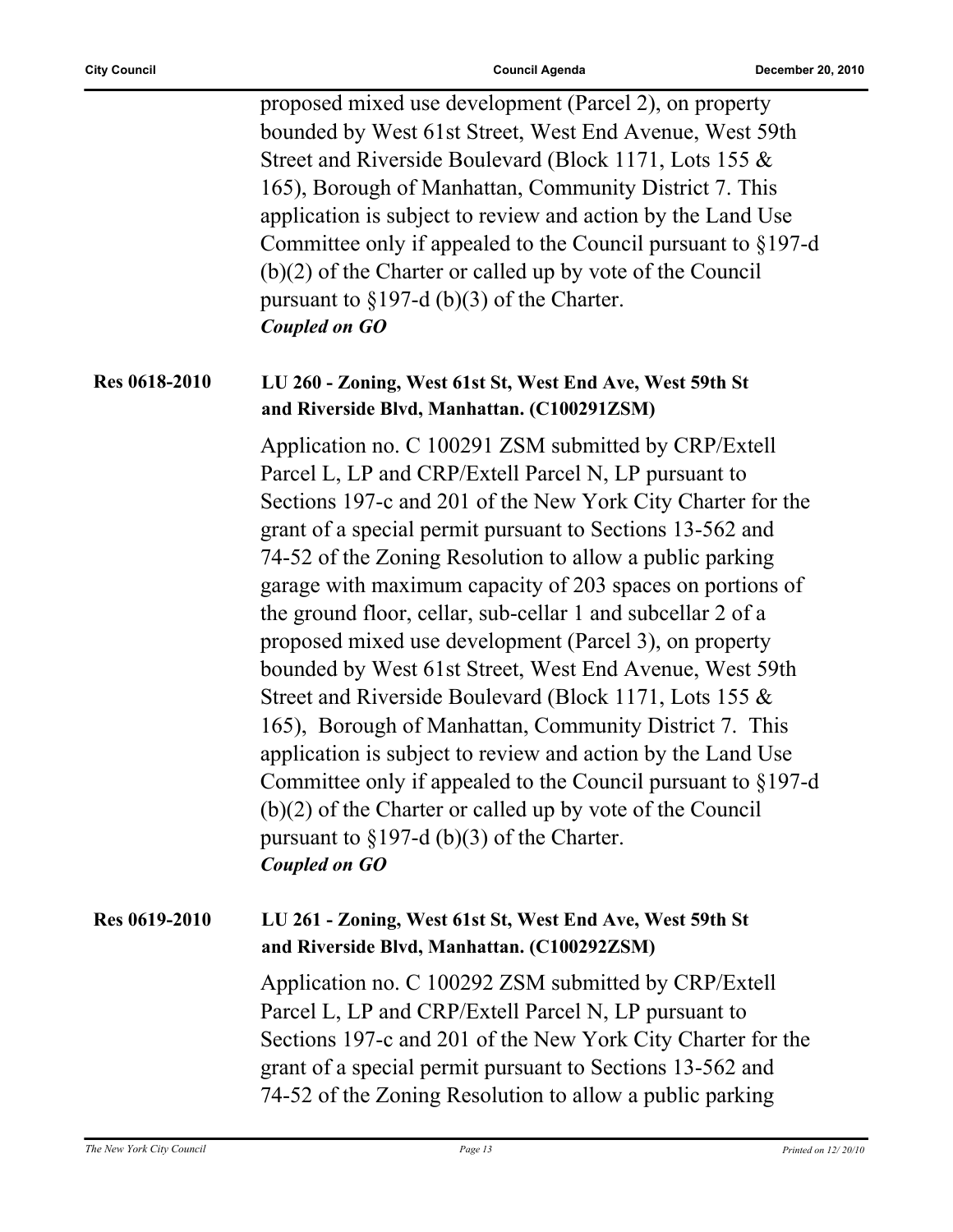garage with maximum capacity of 259 spaces on portions of the ground floor, cellar, sub-cellar 1 and subcellar 2 of a proposed mixed use development (Parcel 4), on property bounded by West 61st Street, West End Avenue, West 59th Street and Riverside Boulevard (Block 1171, Lots 155 & 165), Borough of Manhattan, Community District 7. This application is subject to review and action by the Land Use Committee only if appealed to the Council pursuant to §197-d (b)(2) of the Charter or called up by vote of the Council pursuant to §197-d (b)(3) of the Charter *Coupled on GO* **Res 0620-2010 LU 262 - Zoning, West 61st St, West End Ave, West 59th St and Riverside Blvd, Manhattan. (C100293ZSM)** Application no. C 100293 ZSM submitted by CRP/Extell Parcel L, LP and CRP/Extell Parcel N, LP pursuant to Sections 197-c and 201 of the New York City Charter for the grant of a special permit pursuant to Sections 13-562 and 74-52 of the Zoning Resolution to allow a public parking garage with maximum capacity of 315 spaces on portions of the ground floor, cellar, sub-cellar 1 and subcellar 2 of a proposed mixed use development (Parcel 5), on property bounded by West 61st Street, West End Avenue, West 59th Street and Riverside Boulevard (Block 1171, Lots 155 & 165), Community District 7. This application is subject to review and action by the Land Use Committee only if appealed to the Council pursuant to §197-d (b)(2) of the Charter or called up by vote of the Council pursuant to  $\S 197-d$  (b)(3) of the Charter *Coupled on GO* **Res 0621-2010 LU 263 - ULURP, Zoning Resolution, Manhattan (N100294(A)ZRM)**

> Application no. N 100294 (A) ZRM submitted by CRP/Extell Parcel L, LP and CRP/Extell Parcel N, LP pursuant to Sections 197-c and 201 of the New York City Charter and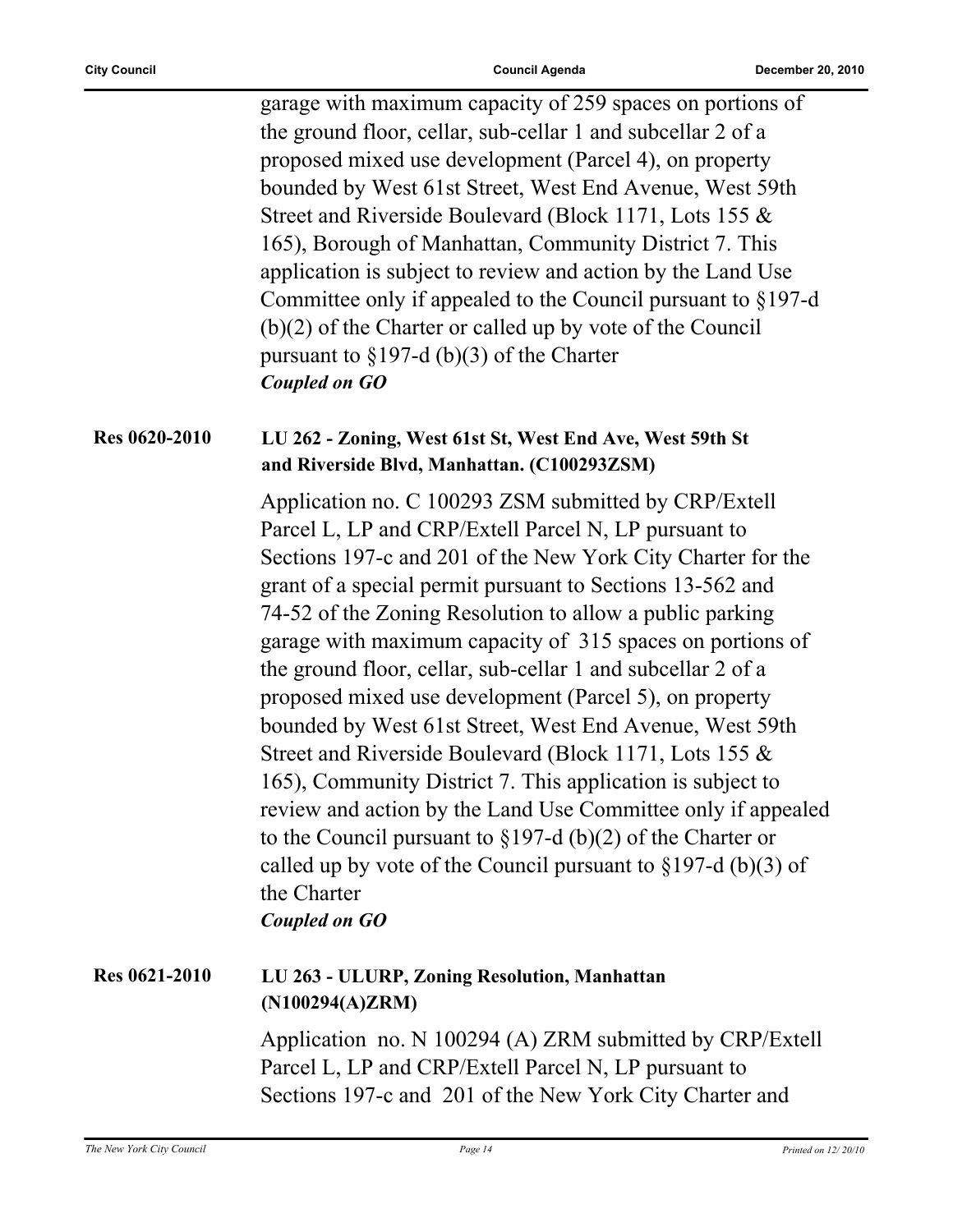|               | proposed for modification pursuant to Section 2-06 (c) $(1)$ of<br>the Uniform Land Use Review Procedure for amendment of<br>the Zoning Resolution of the City of New York, concerning<br>Section 23-144, Section 23-954, Section 74-743 and<br>Appendix F, Borough of Manhattan, Community District 7.<br><b>Coupled on GO</b>                                                                                                                                                                                                                                                                                                                                                                                                                                                                                                                                                                                                                                   |
|---------------|-------------------------------------------------------------------------------------------------------------------------------------------------------------------------------------------------------------------------------------------------------------------------------------------------------------------------------------------------------------------------------------------------------------------------------------------------------------------------------------------------------------------------------------------------------------------------------------------------------------------------------------------------------------------------------------------------------------------------------------------------------------------------------------------------------------------------------------------------------------------------------------------------------------------------------------------------------------------|
| Res 0622-2010 | LU 264 - ULURP, Zoning Resolution, Manhattan<br>(N100295ZRM)                                                                                                                                                                                                                                                                                                                                                                                                                                                                                                                                                                                                                                                                                                                                                                                                                                                                                                      |
|               | Uniform Land Use Review Procedure Application no. N<br>100295 ZRM submitted by CRP/Extell Parcel L, LP and<br>CRP/Extell Parcel N, LP pursuant to Sections 197-c and 201<br>of the New York City Charter for amendment of the Zoning<br>Resolution of the City of New York, concerning Section<br>74-74 and Section 74-744, Borough of Manhattan,<br>Community District 7.<br><b>Coupled on GO</b>                                                                                                                                                                                                                                                                                                                                                                                                                                                                                                                                                                |
| Res 0623-2010 | LU 265 - ULURP, West 61st St, West End Ave, West 59th St<br>and Riverside Blvd, Manhattan (C100296(A)ZSM /<br>M920358(D)ZSM)                                                                                                                                                                                                                                                                                                                                                                                                                                                                                                                                                                                                                                                                                                                                                                                                                                      |
|               | Application no. C 100296 (A )ZSM / M 920358 (D) ZSM<br>submitted by CRP/Extell Parcel L, LP and CRP/Extell Parcel<br>N, LP pursuant to Sections 197-c and 201 of the New York<br>City Charter, in accordance with Section 2-06 (c) $(1)$ of the<br>Unfiform Land Use Review Procedure Rules, for the grant of<br>a special permit pursuant to Section 74-743 of the Zoning<br>Resolution to allow the location of buildings without regard<br>for the applicable court, distance between buildings, height and<br>setback regulations; the modification of the definition of outer<br>courts and the provisions of Section 23-84; modifications to<br>the Inclusionary Housing Program; approval to modify the<br>original Riverside South general large-scale permit and<br>restrictive declaration in connection with a proposed mixed<br>use development on property bounded by West 61st Street,<br>West End Avenue, West 59th Street and Riverside Boulevard |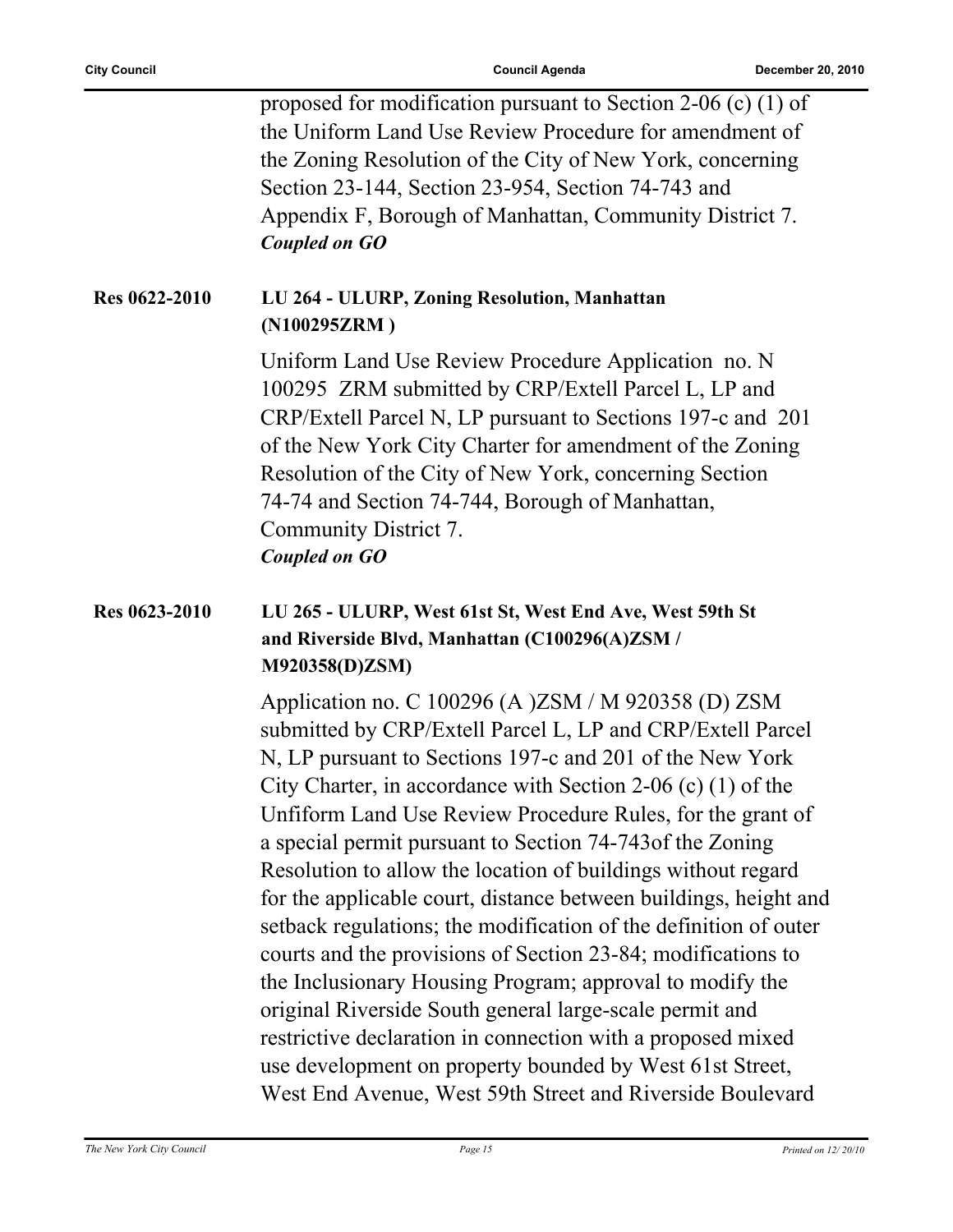|                      | (Block 1171, Lots 155 & 165) Borough of Manhattan,<br>Community District 7. This application is subject to review<br>and action by the Land Use Committee only if appealed to the<br>Council pursuant to $\S 197-d$ (b)(2) of the Charter or called up<br>by vote of the Council pursuant to $\S 197-d$ (b)(3) of the<br>Charter.<br><b>Coupled on GO</b>                                                                                                                                                                                                                                                                                                                                                                                                                                      |
|----------------------|------------------------------------------------------------------------------------------------------------------------------------------------------------------------------------------------------------------------------------------------------------------------------------------------------------------------------------------------------------------------------------------------------------------------------------------------------------------------------------------------------------------------------------------------------------------------------------------------------------------------------------------------------------------------------------------------------------------------------------------------------------------------------------------------|
| <b>Res 0624-2010</b> | LU 266 - ULURP, West 61st St, West End Ave, West 59th St<br>and Riverside Blvd, Manhattan (C100297ZSM)                                                                                                                                                                                                                                                                                                                                                                                                                                                                                                                                                                                                                                                                                         |
|                      | Application no. C 100297 ZSM submitted by CRP/Extell<br>Parcel L, LP and CRP/Extell Parcel N, LP pursuant to<br>Sections 197-c and 201 of the New York City Charter for the<br>grant of a special permit pursuant to Section 74-744 of the<br>Zoning Resolution to allow an automotive sales and services<br>establishment on property bounded by West 61st Street, West<br>End Avenue, West 59th Street and Riverside Boulevard<br>(Block 1171, Lots 155 & 165), Borough of Manhattan,<br>Community District 7. This application is subject to review<br>and action by the Land Use Committee only if appealed to the<br>Council pursuant to $\S 197-d (b)(2)$ of the Charter or called up<br>by vote of the Council pursuant to $\S 197-d$ (b)(3) of the<br>Charter.<br><b>Coupled on GO</b> |
| T2010-0002           | <b>Commissioner of Deeds</b>                                                                                                                                                                                                                                                                                                                                                                                                                                                                                                                                                                                                                                                                                                                                                                   |
|                      | $C$ and $\alpha$ is a sum of $D$ and $\alpha$                                                                                                                                                                                                                                                                                                                                                                                                                                                                                                                                                                                                                                                                                                                                                  |

Commissioner of Deeds *Coupled on GO*

## **Coupled on General Order Calendar**

## **Education**

#### **Int 0442-2010 Reports on school discipline and police department activity relating to schools.**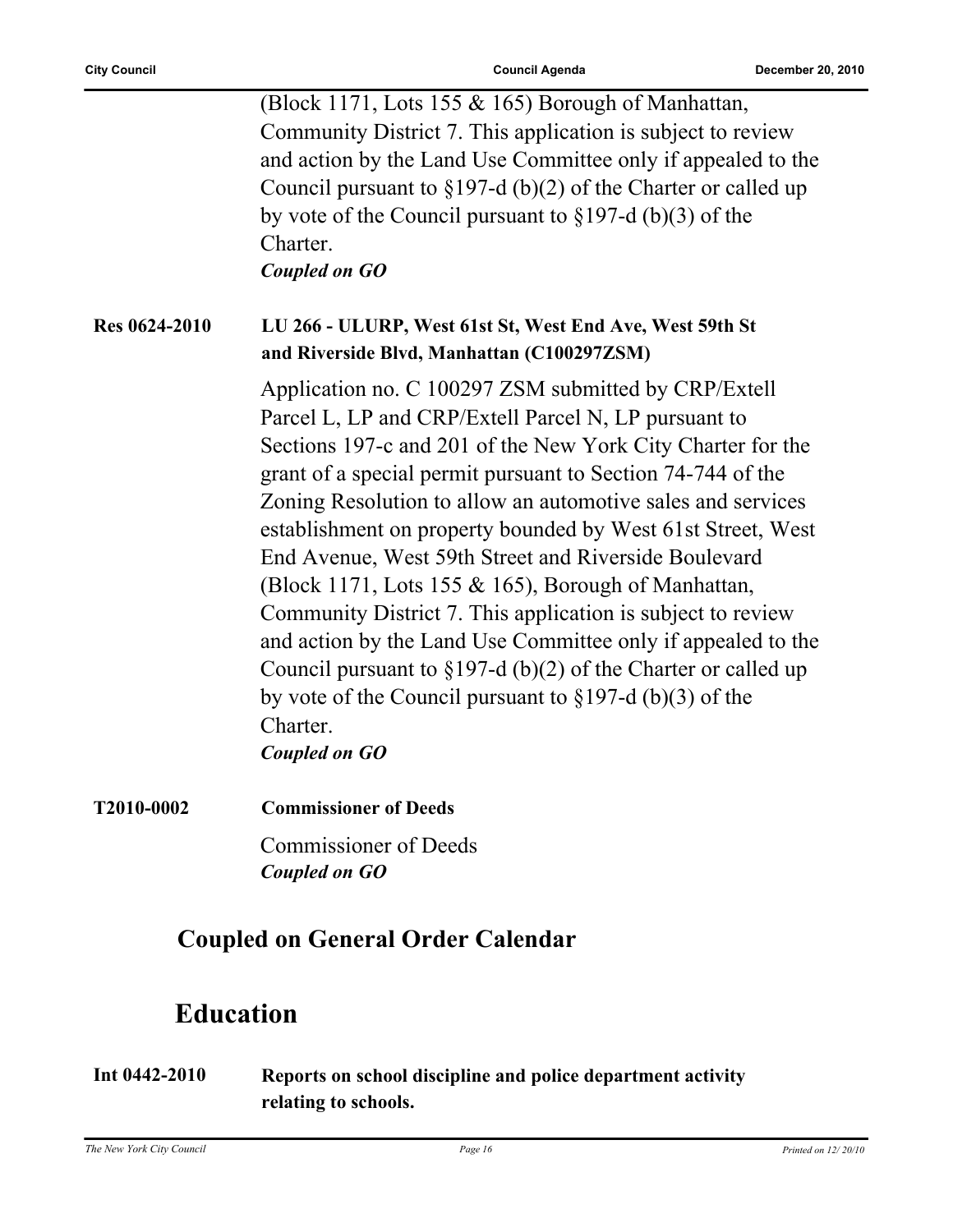*GO*

### **Finance**

| Int $0437 - 2010$ | Authorizing an increase in the amount to be expended in 7 |
|-------------------|-----------------------------------------------------------|
|                   | BIDS.                                                     |
|                   | GO                                                        |

**Res 0607-2010 Approving the new designation and changes in the designation of certain organizations to receive funding in the Expense Budget.** *Preconsidered - GO*

## **Land Use**

| <b>Res 0610-2010</b> | LU 272 - Landmarks, Loew's Canal Street Theatre Building,<br>located at 31 Canal St. (20115271 HKM (N 110093 HKM)<br>GO |
|----------------------|-------------------------------------------------------------------------------------------------------------------------|
| <b>Res 0611-2010</b> | LU 273 - Sidewalk Café, 39 Greenwich Ave. (20115218 TCM)<br>GQ                                                          |
| Res 0612-2010        | LU 274 - Sidewalk Cafe, 89 Greenwich Ave (20115210 TCM)<br>GQ                                                           |
| Res 0613-2010        | LU 275 - Sidewalk Café, 753 Washington St, Manhattan<br>(20115001TCM)<br>GO                                             |

## **Public Safety**

**Int 0442-2010 Reports on school discipline and police department activity relating to schools.** *GO*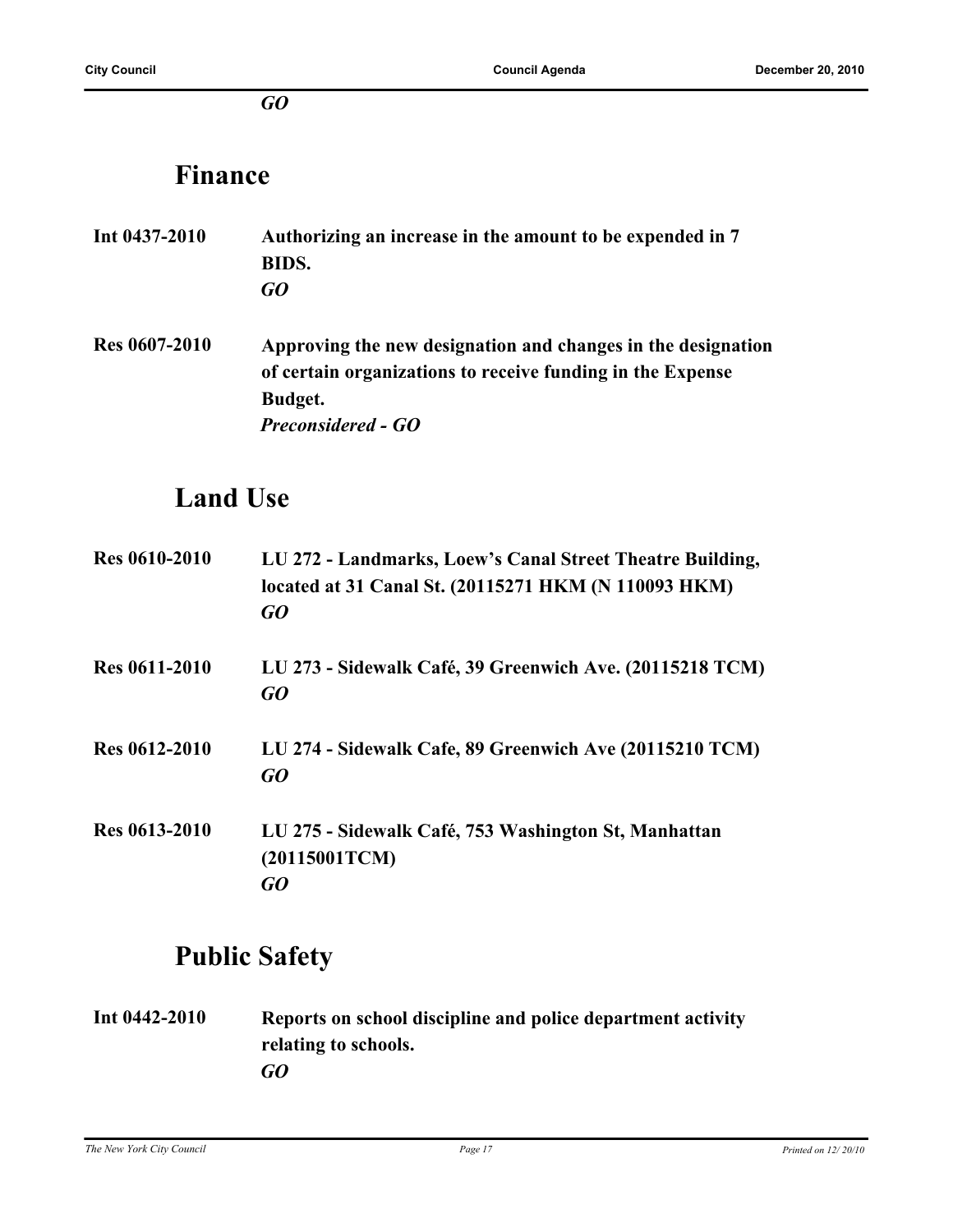## **General Order Calendar**

| <b>Res 0614-2010</b> | LU 256 - Zoning, West 61st St, West End Ave, West 59th St<br>and Riverside Blvd, Manhattan. (C100287ZSM)<br>GO |
|----------------------|----------------------------------------------------------------------------------------------------------------|
| Res 0615-2010        | LU 257 - Zoning, West 61st St, West End Ave, West 59th St<br>and Riverside Blvd, Manhattan. (C100288ZSM)<br>GO |
| <b>Res 0616-2010</b> | LU 258 - Zoning, West 61st St, West End Ave, West 59th St<br>and Riverside Blvd, Manhattan. (C100289ZSM)<br>GO |
| Res 0617-2010        | LU 259 - Zoning, West 61st St, West End Ave, West 59th St<br>and Riverside Blvd, Manhattan. (C100290ZSM)<br>GO |
| Res 0618-2010        | LU 260 - Zoning, West 61st St, West End Ave, West 59th St<br>and Riverside Blvd, Manhattan. (C100291ZSM)<br>GO |
| Res 0619-2010        | LU 261 - Zoning, West 61st St, West End Ave, West 59th St<br>and Riverside Blvd, Manhattan. (C100292ZSM)<br>GO |
| Res 0620-2010        | LU 262 - Zoning, West 61st St, West End Ave, West 59th St<br>and Riverside Blvd, Manhattan. (C100293ZSM)<br>GO |
| Res 0621-2010        | LU 263 - ULURP, Zoning Resolution, Manhattan<br>(N100294(A)ZRM)<br>GO                                          |
| Res 0622-2010        | LU 264 - ULURP, Zoning Resolution, Manhattan<br>(N100295ZRM)<br>GO                                             |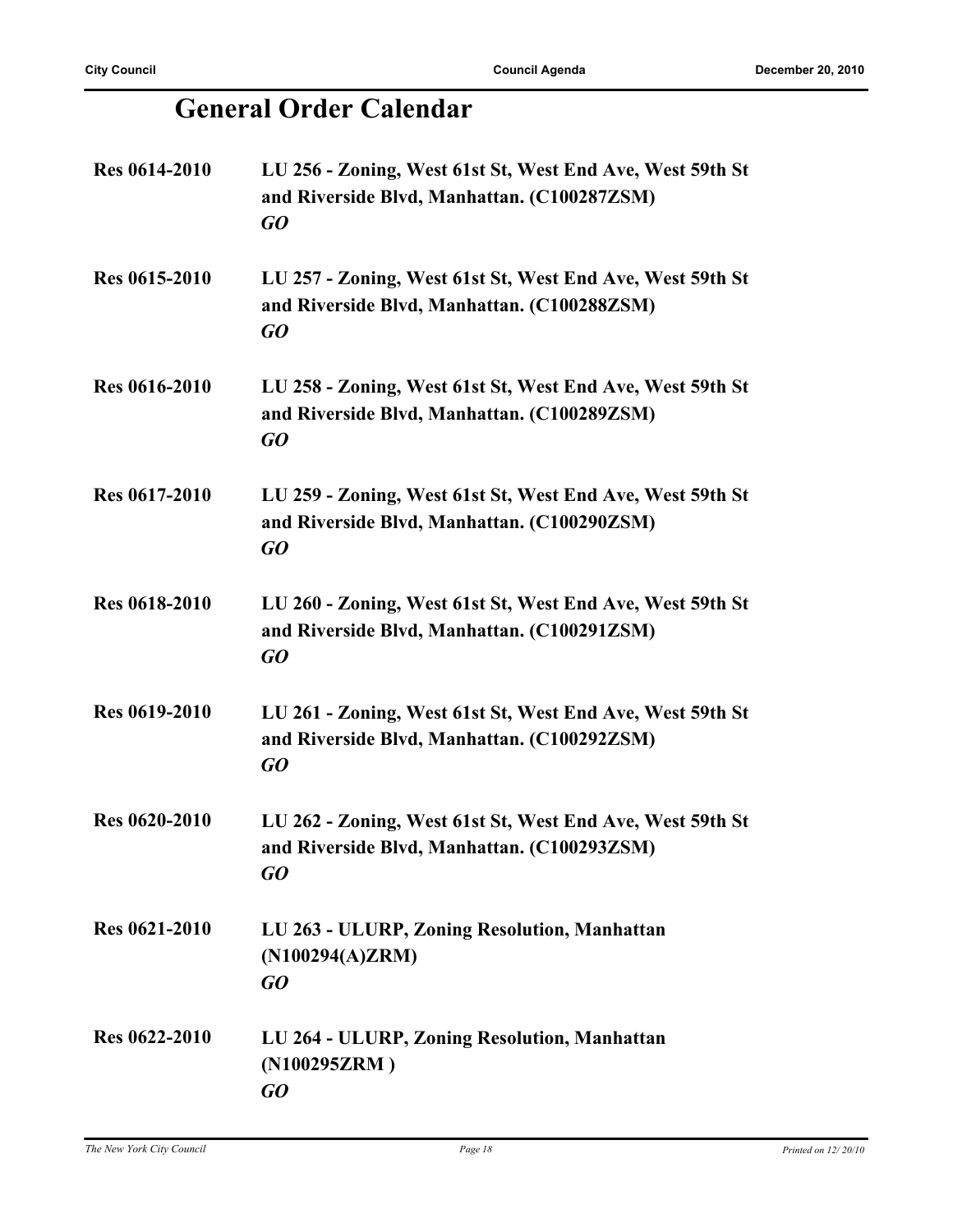| <b>City Council</b> |               | <b>Council Agenda</b>                                                                                                              | Decer |
|---------------------|---------------|------------------------------------------------------------------------------------------------------------------------------------|-------|
|                     | Res 0623-2010 | LU 265 - ULURP, West 61st St, West End Ave, West 59th St<br>and Riverside Blvd, Manhattan (C100296(A)ZSM /<br>M920358(D)ZSM)<br>GO |       |
|                     | Res 0624-2010 | LU 266 - ULURP, West 61st St, West End Ave, West 59th St<br>and Riverside Blvd, Manhattan (C100297ZSM)<br>GO                       |       |
| T2010-0002          |               | <b>Commissioner of Deeds</b><br>GO                                                                                                 |       |
| 13.                 |               | <b>Introduction &amp; Reading of Bills</b><br><b>See Attached</b>                                                                  |       |
| 14.                 |               | <b>Discussion of Resolutions</b>                                                                                                   |       |
| 15.                 |               | <b>Resolutions</b><br><b>None</b>                                                                                                  |       |
| 16.                 |               | <b>General Discussion</b>                                                                                                          |       |
| 17.                 |               | <b>Extension of Remarks</b>                                                                                                        |       |
|                     |               | <b>INTRODUCTION AND READING OF BILLS</b>                                                                                           |       |

**Int 0446-2010** *By The Speaker (Council Member Quinn) (in conjunction with the Mayor)*

> A Local Law in relation to the naming of Ed Koch Queensboro Bridge. *Parks and Recreation*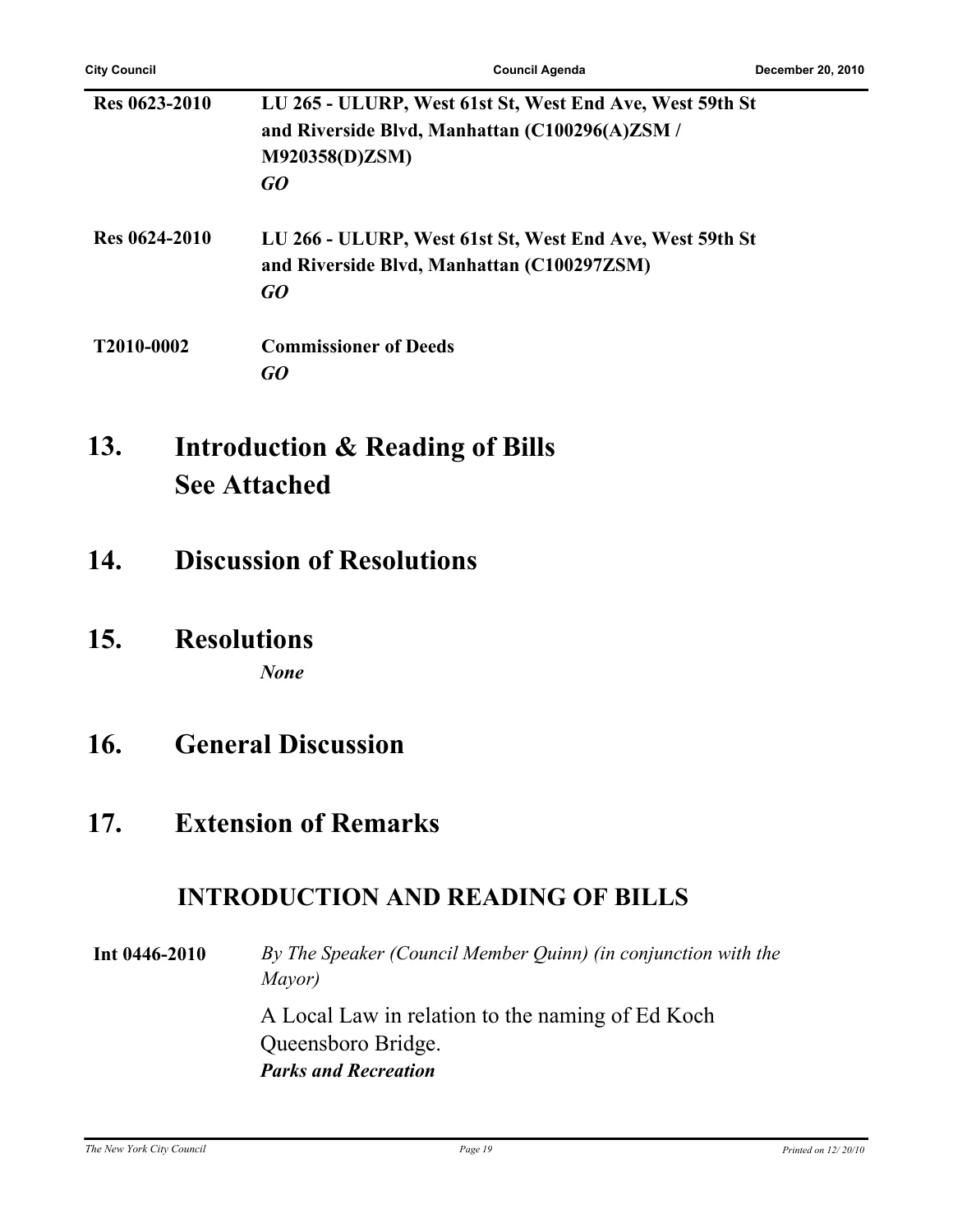| <b>City Council</b> | <b>Council Agenda</b>                                                                                                                                                                                                                                                                                                                                                                                                                                | December 20, 2010 |
|---------------------|------------------------------------------------------------------------------------------------------------------------------------------------------------------------------------------------------------------------------------------------------------------------------------------------------------------------------------------------------------------------------------------------------------------------------------------------------|-------------------|
| Res 0605-2010       | By Council Member Dromm                                                                                                                                                                                                                                                                                                                                                                                                                              |                   |
|                     | Resolution calling on the United States Congress to pass H.R.<br>147 to allow taxpayers to designate a portion of their income<br>tax payment to provide assistance to homeless veterans.<br><b>Veterans</b>                                                                                                                                                                                                                                         |                   |
| Int 0447-2010       | By Council Member Foster                                                                                                                                                                                                                                                                                                                                                                                                                             |                   |
|                     | A Local Law to amend the New York city charter, in relation<br>to requiring that community planning boards also receive the<br>annual report submitted to the mayor, the council and the<br>borough presidents on all jobs retained and created as a result<br>of the sale of city-owned property through an agreement with<br>entities which enter into contracts with the department of<br>small business services.<br><b>Economic Development</b> |                   |
| Int 0448-2010       | By Council Member Halloran III                                                                                                                                                                                                                                                                                                                                                                                                                       |                   |
|                     | A Local Law in relation to renaming six thoroughfares and<br>public places, Prospect Avenue, Borough of Queens,<br>Hamilton Avenue, Borough of Queens, Orient Avenue,<br>Borough of Queens, Church Street, Borough of Queens, Pine<br>Street, Borough of Queens, Poplar Street, Borough of Queens<br>and to amend the official map of the city of New York<br>accordingly.<br><b>Parks and Recreation</b>                                            |                   |
| Int 0449-2010       | By Council Member Koppell                                                                                                                                                                                                                                                                                                                                                                                                                            |                   |
|                     | A Local Law to amend the administrative code of the city of<br>New York, in relation to the livery passenger bill of rights.<br><b>Transportation</b>                                                                                                                                                                                                                                                                                                |                   |
| Res 0606-2010       | By Council Member Lander                                                                                                                                                                                                                                                                                                                                                                                                                             |                   |
|                     | Resolution urging the Board of Elections to provide data to be<br>included in the Mayor's Management Report and to make such<br>data available to the public on the Board's website.<br><b>Governmental Operations</b>                                                                                                                                                                                                                               |                   |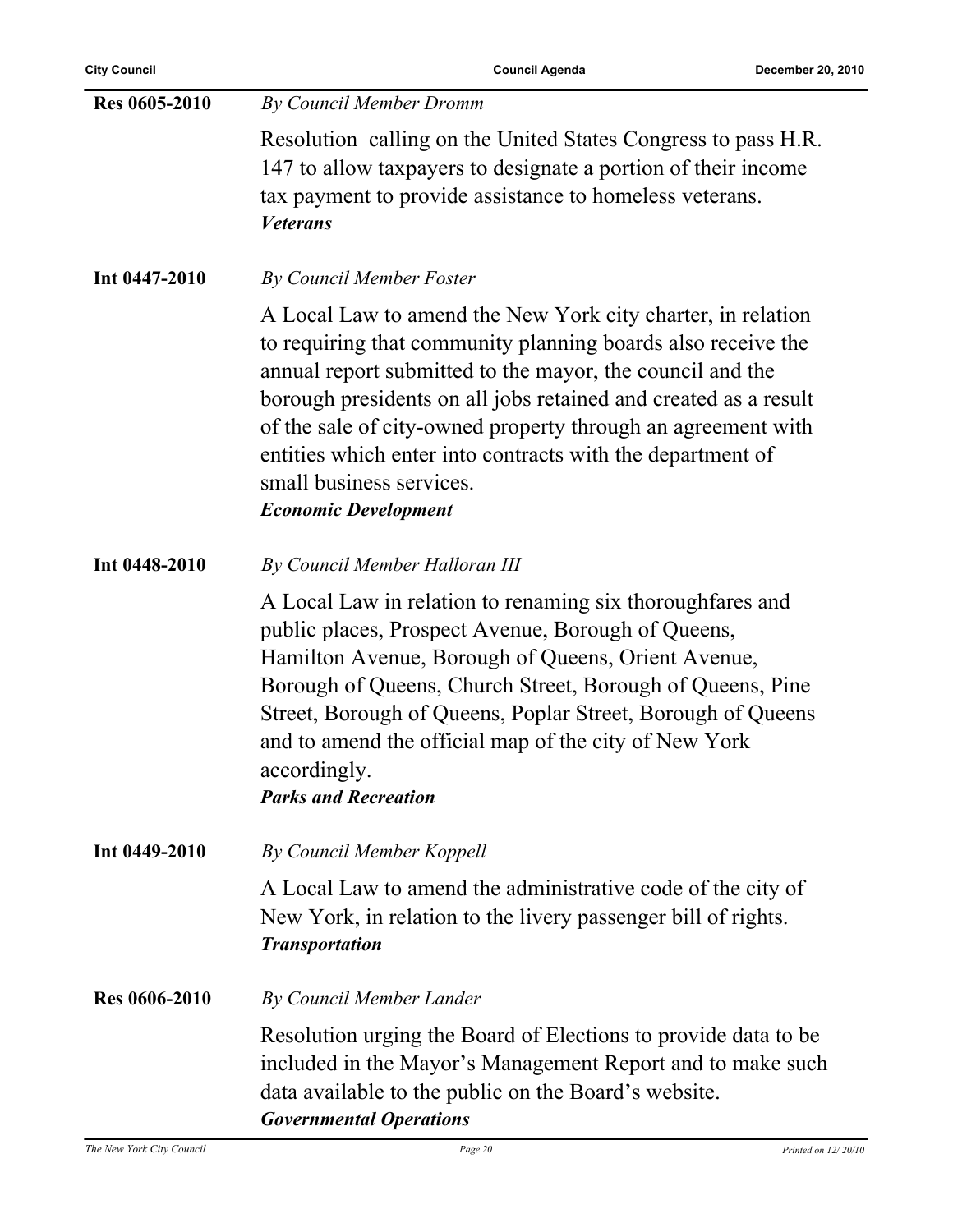| <b>Res 0607-2010</b> | By Council Member Recchia Jr.                                                                                                                                                                                                                                                                                                                                                                                                                                                                                                                                     |
|----------------------|-------------------------------------------------------------------------------------------------------------------------------------------------------------------------------------------------------------------------------------------------------------------------------------------------------------------------------------------------------------------------------------------------------------------------------------------------------------------------------------------------------------------------------------------------------------------|
|                      | Resolution approving the new designation and changes in the<br>designation of certain organizations to receive funding in the<br>Expense Budget.<br><b>Preconsidered - Finance</b>                                                                                                                                                                                                                                                                                                                                                                                |
|                      |                                                                                                                                                                                                                                                                                                                                                                                                                                                                                                                                                                   |
| Int 0450-2010        | By Council Members Vallone Jr., Williams, Oddo and Crowley                                                                                                                                                                                                                                                                                                                                                                                                                                                                                                        |
|                      | A Local Law to amend the administrative code of the city of<br>New York, in relation to increasing the maximum age for<br>qualifying for membership in the fire department.<br><b>Fire and Criminal Justice Services</b>                                                                                                                                                                                                                                                                                                                                          |
| <b>Res 0608-2010</b> | By Council Member Vallone Jr.                                                                                                                                                                                                                                                                                                                                                                                                                                                                                                                                     |
|                      | Resolution calling upon the New York State Legislature to<br>enact legislation that requires a father to be named on a child's<br>birth certificate before the mother of such a child is considered<br>eligible to receive child support.<br><b>General Welfare</b>                                                                                                                                                                                                                                                                                               |
| <b>Res 0609-2010</b> | By Council Member Vallone Jr.                                                                                                                                                                                                                                                                                                                                                                                                                                                                                                                                     |
|                      | Resolution calling on the New York State Legislature to<br>amend the Penal Law by classifying certain sexual assaults as<br>class A felonies.<br><b>Public Safety</b>                                                                                                                                                                                                                                                                                                                                                                                             |
| LU 0280-2010         | By Council Member Comrie Jr.                                                                                                                                                                                                                                                                                                                                                                                                                                                                                                                                      |
|                      | Application no. 20115171 TCK, pursuant to $\S20-226$ of the<br>Administrative Code of the City of New York, concerning the<br>petition of 149 Broadway Restaurant LLC d.b.a Dressler to<br>continue to maintain and operate an unenclosed sidewalk café<br>located at 149 Broadway, Borough of Brooklyn, Council<br>District no. 34. This application is subject to review and<br>action by the Land Use Committee only if called-up by vote of<br>the Council pursuant to Rule 11.20b of the Council and<br>§20-226(g) of the New York City Administrative Code. |